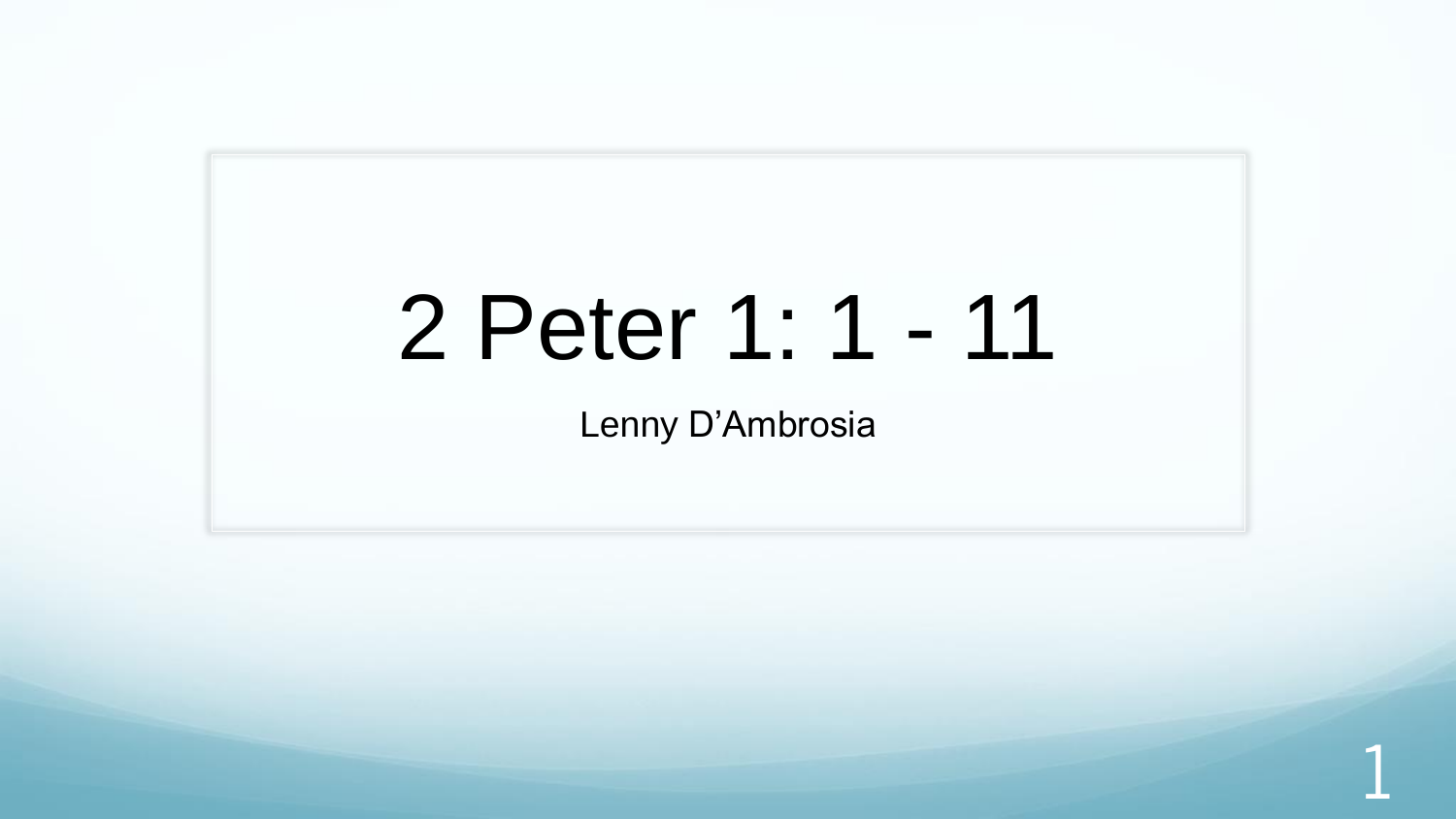### Introduction

A. Peter writes because his time is short and he knows that God's people are facing many dangers

B. Peter wants to stimulate Christian growth.

C. Peter wants to combat false teachers

D. Peter wants to encourage watchfulness in view of the Lord's return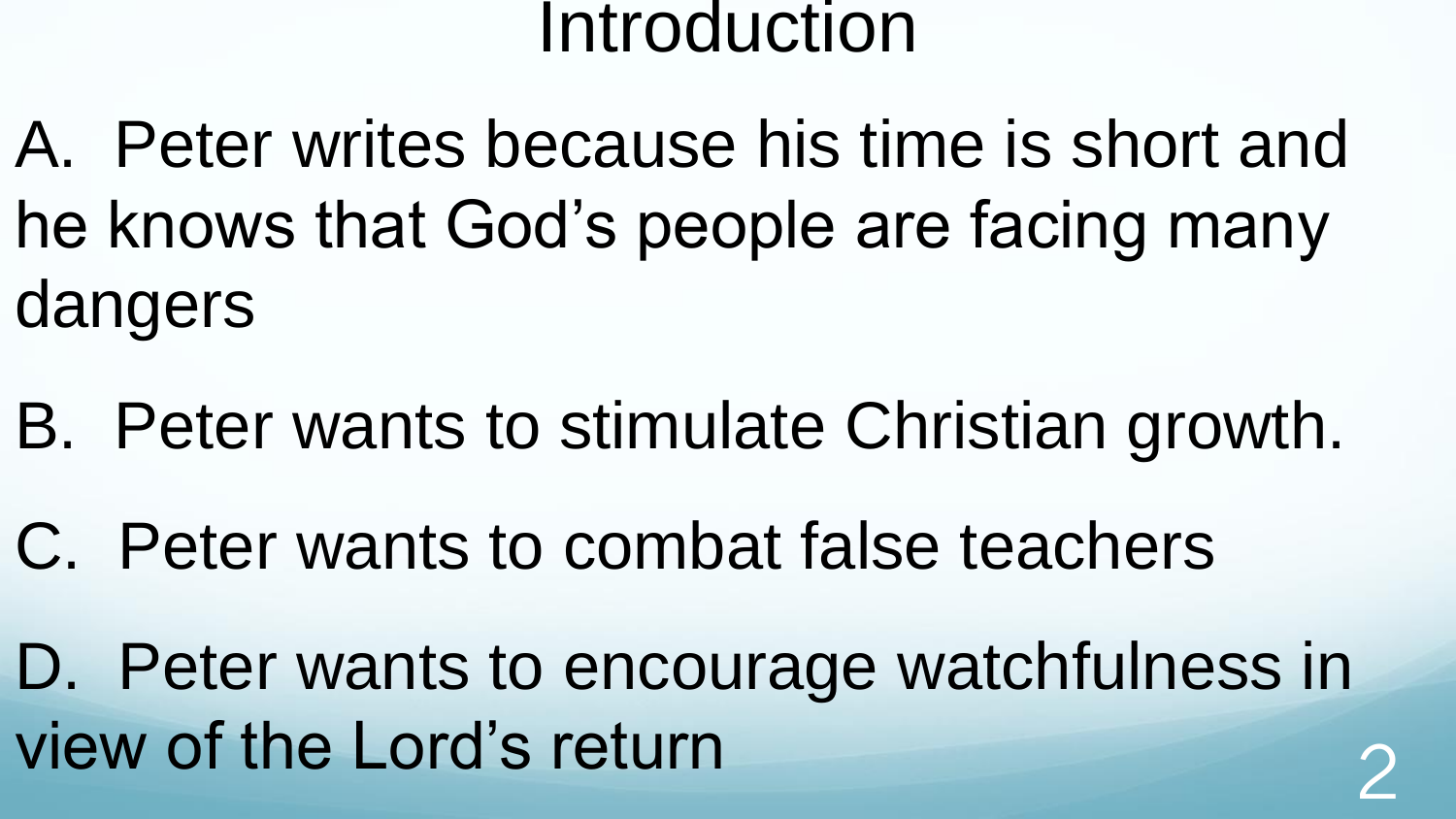### Introduction

A. 2 Peter 3:1 refers to Peter's first letter then this letter was probably written after AD 62-64 (e.g., AD 63-64)

B. The letter seems to have been written shortly before Peter's death (2 Peter 1:12- 15) or AD 64-68.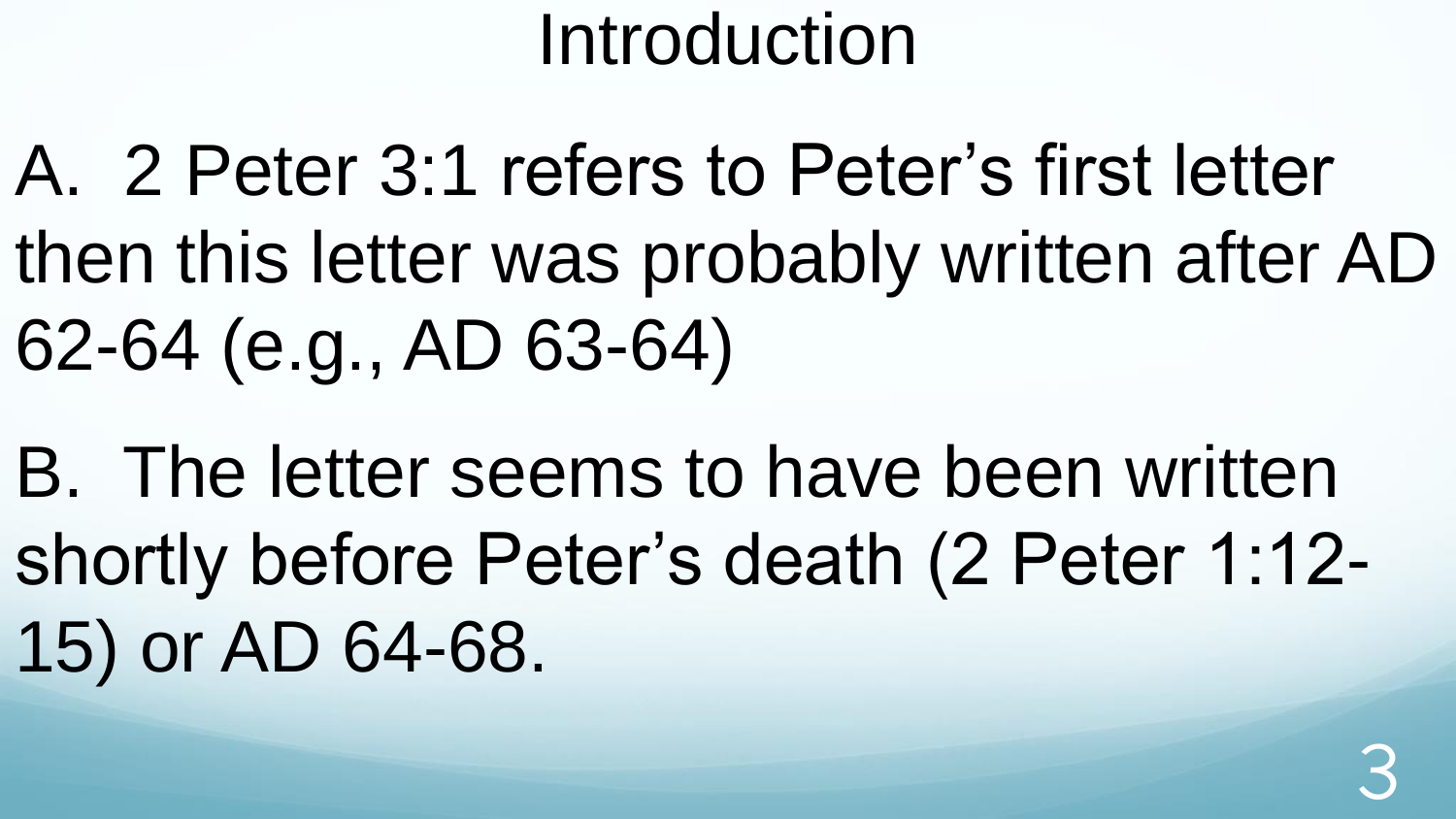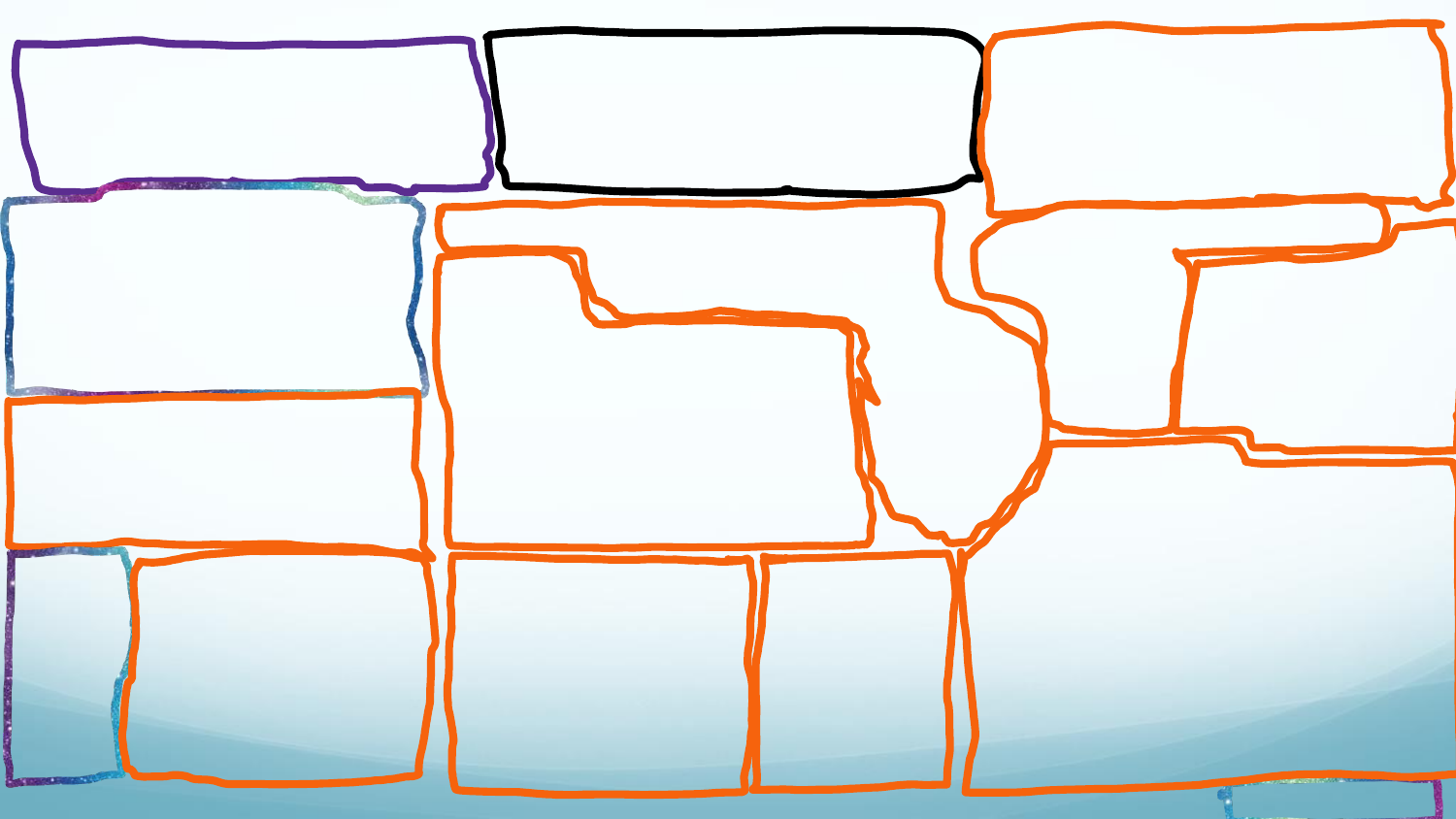#### 2 Peter 1: 1 - 11

**The Great Salvation of God 5/9/21**

Ch 1: 1-2 **A. Salutation**

Ch 1: 3-4 **B. The Great gift of Christ the Messiah – Salvation**

Christ is the Messiah worthy of total devotion.

Christ is the Messiah of Faith.

Christ is the Messiah of grace and peace.

Christ is the Messiah of life and godliness.

Christ is the Messiah of the divine nature.

Ch 1: 5-11 **C. The Great Things of the Believer's Life**

1. Add and grow in virtues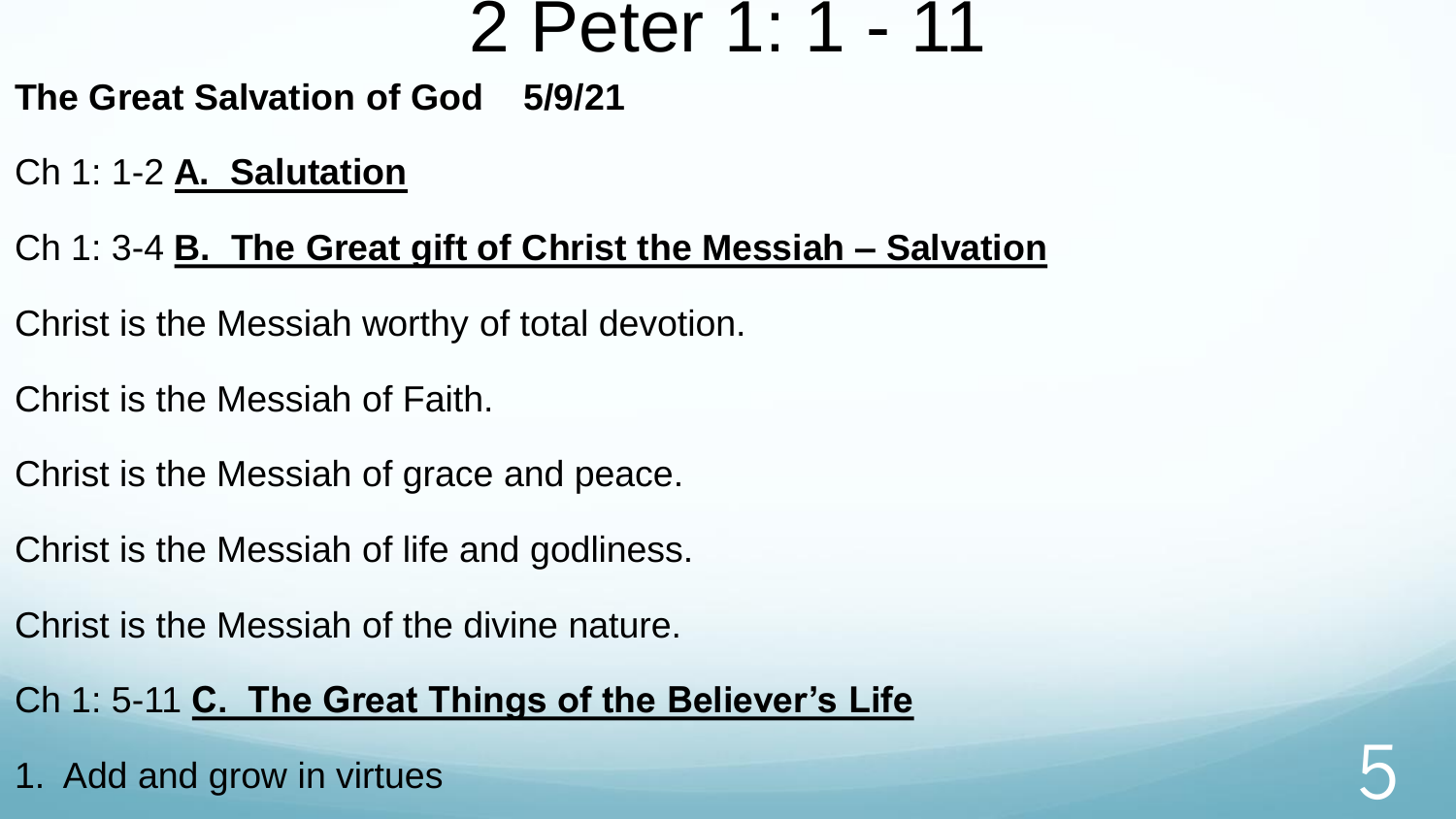- **2 Peter 1:1**
- <sup>1</sup>**Simon Peter**, a **bond-servant and apostle of Jesus Christ**, **To those who have received a faith of the same kind as ours**, by **the righteousness of our God and Savior**, **Jesus Christ**:
- A. Simon Peter Bond-servant and apostle of Jesus Christ
- B. To those who have received the same faith (Believers) 2 Peter 3:1 <sup>6</sup>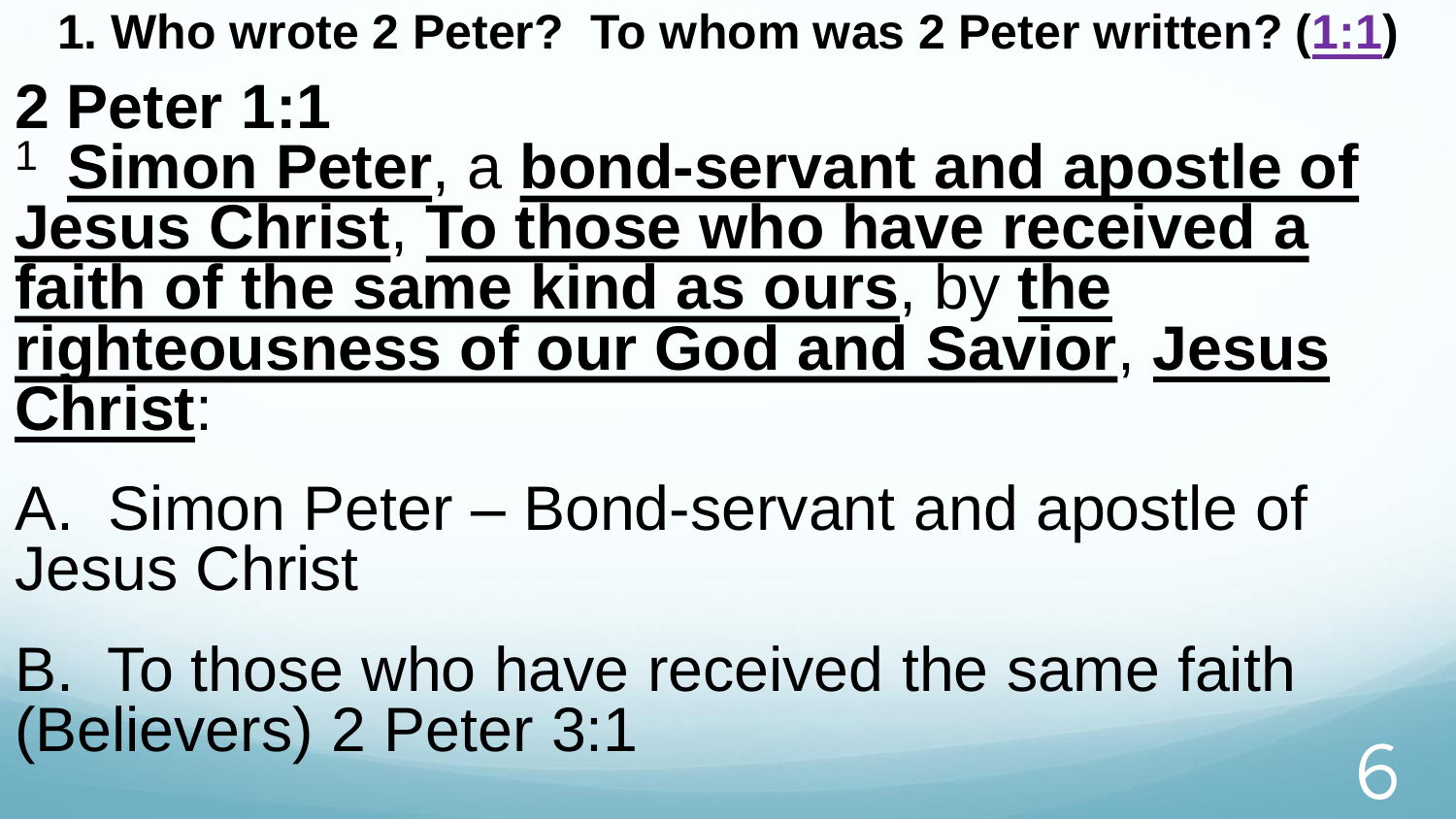# **A. Every Christian has a faith which has equal spiritual privileges in salvation**

# **Galatians 3:28**

<sup>28</sup> There is neither Jew nor Greek, there is neither slave nor free man, there is neither male nor female; for you are all one in Christ Jesus.

7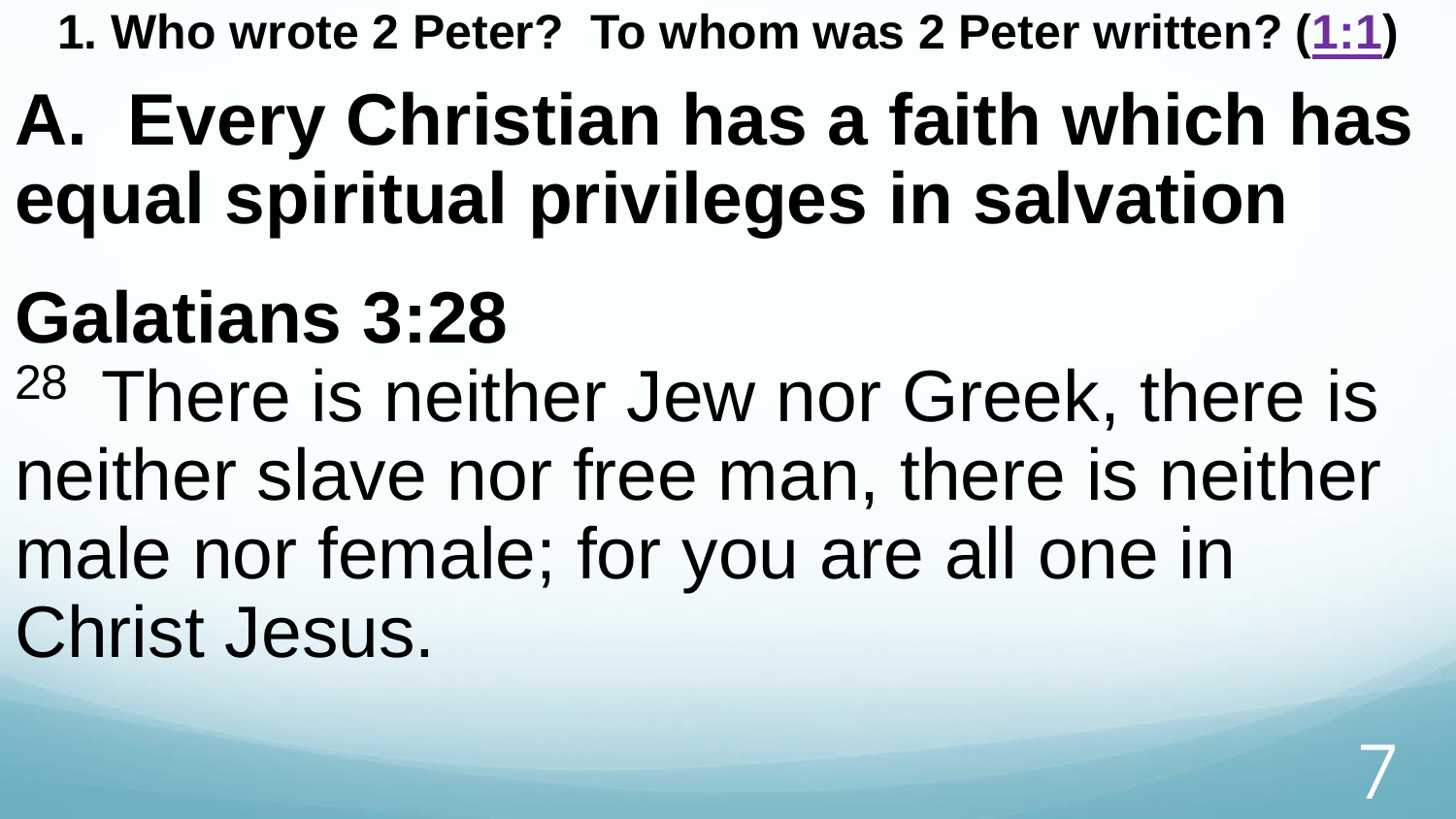### **B. Through God's grace Christians receive a faith that saves**

### **Ephesians 2:8-9**

- <sup>8</sup> For by grace you have been saved through faith; and that not of yourselves, *it is* the gift of God;
- <sup>9</sup> not as a result of works, so that no one may boast.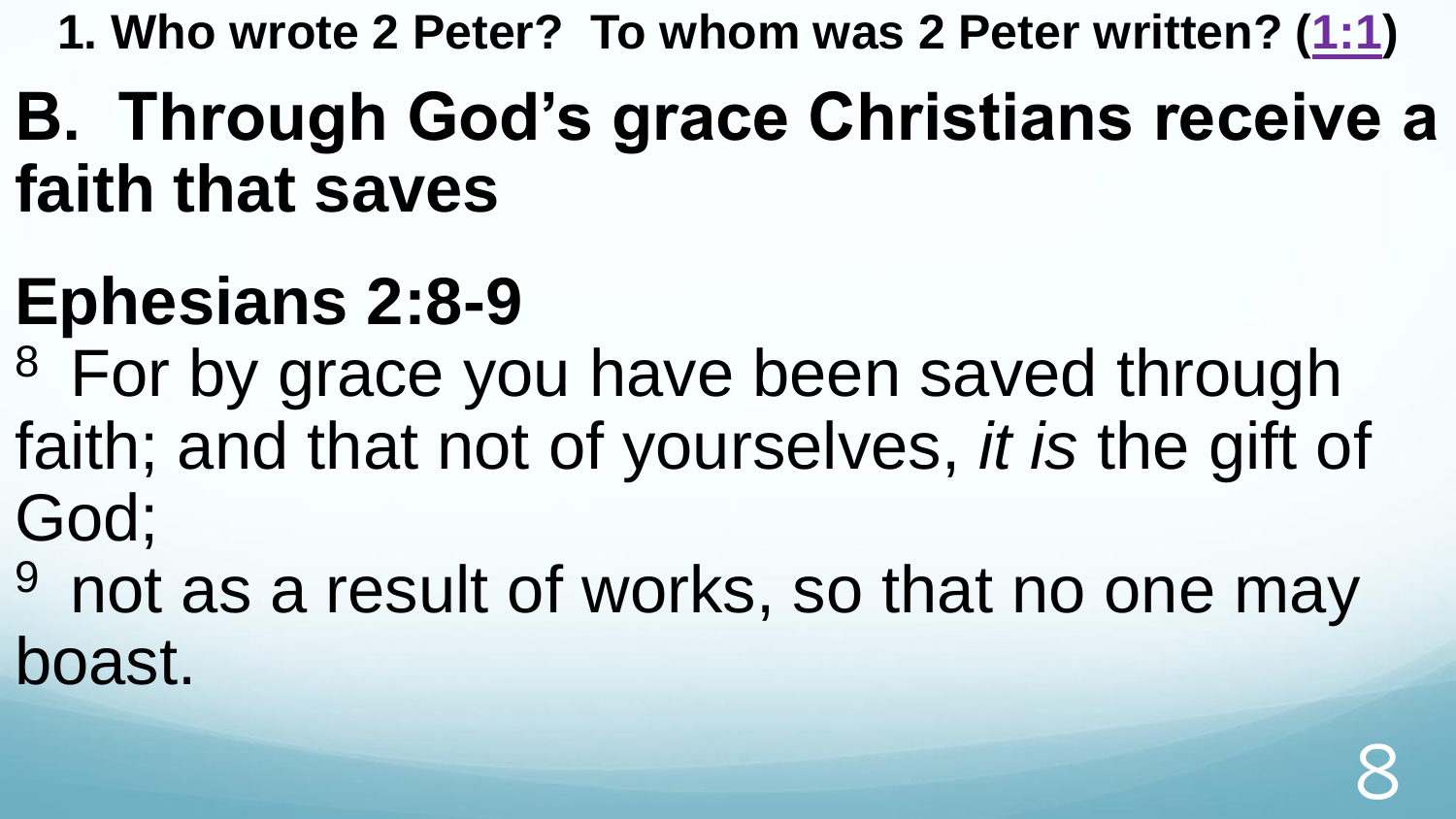- I. Jesus Christ is the Source of our salvation
- 2. He is the Messiah worthy of total devotion
- 3. He is the Messiah of faith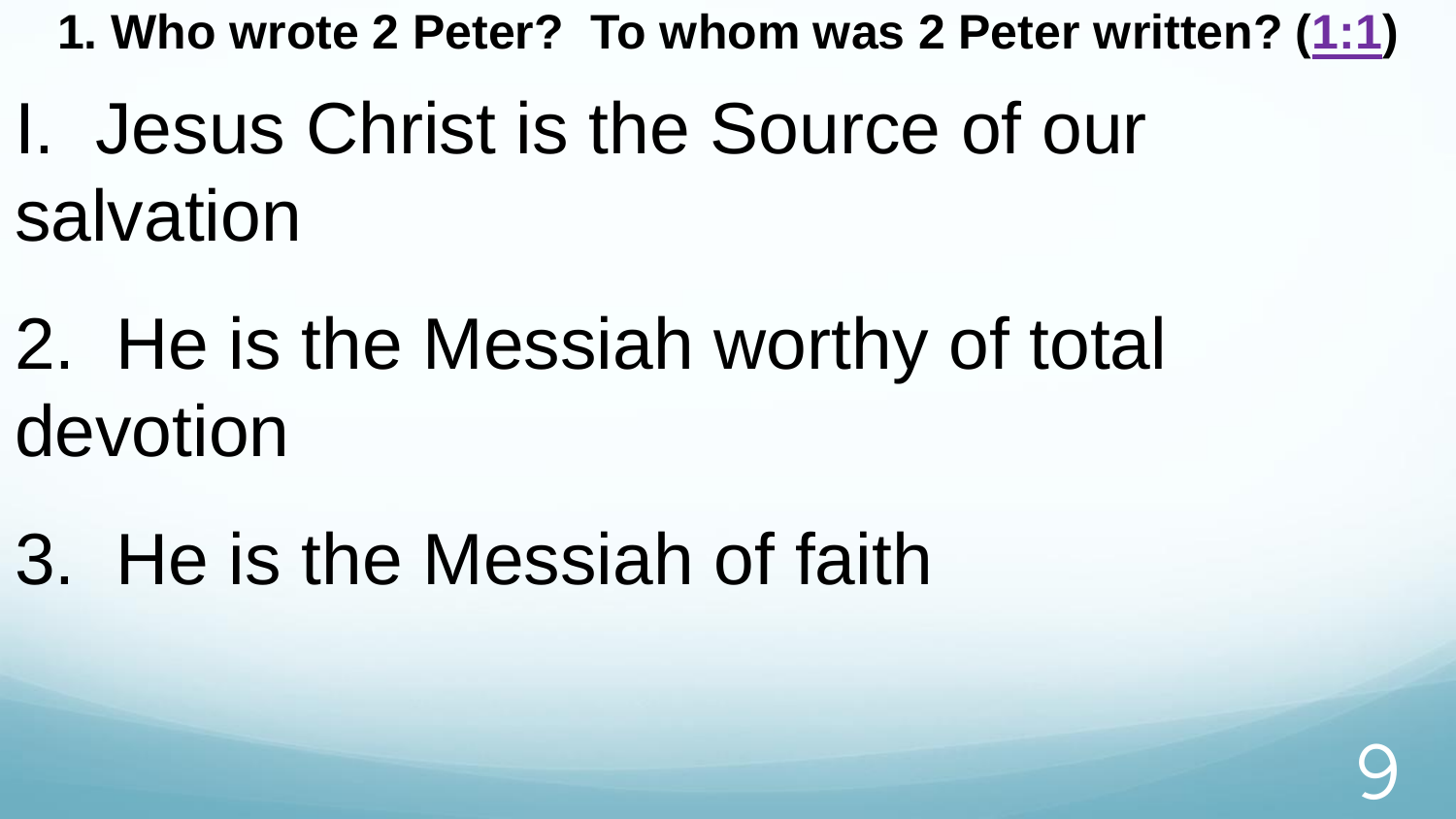**2. What did Peter extend to his readers? ([1:](http://www.crossbooks.com/verse.asp?ref=2Pe+1%3A3)2)**

# **2 Peter 1:2**

- <sup>2</sup>**Grace and peace** be multiplied to you in the knowledge of God and of Jesus our Lord;
- Grace and peace
- Jesus is the Messiah of grace and peace

10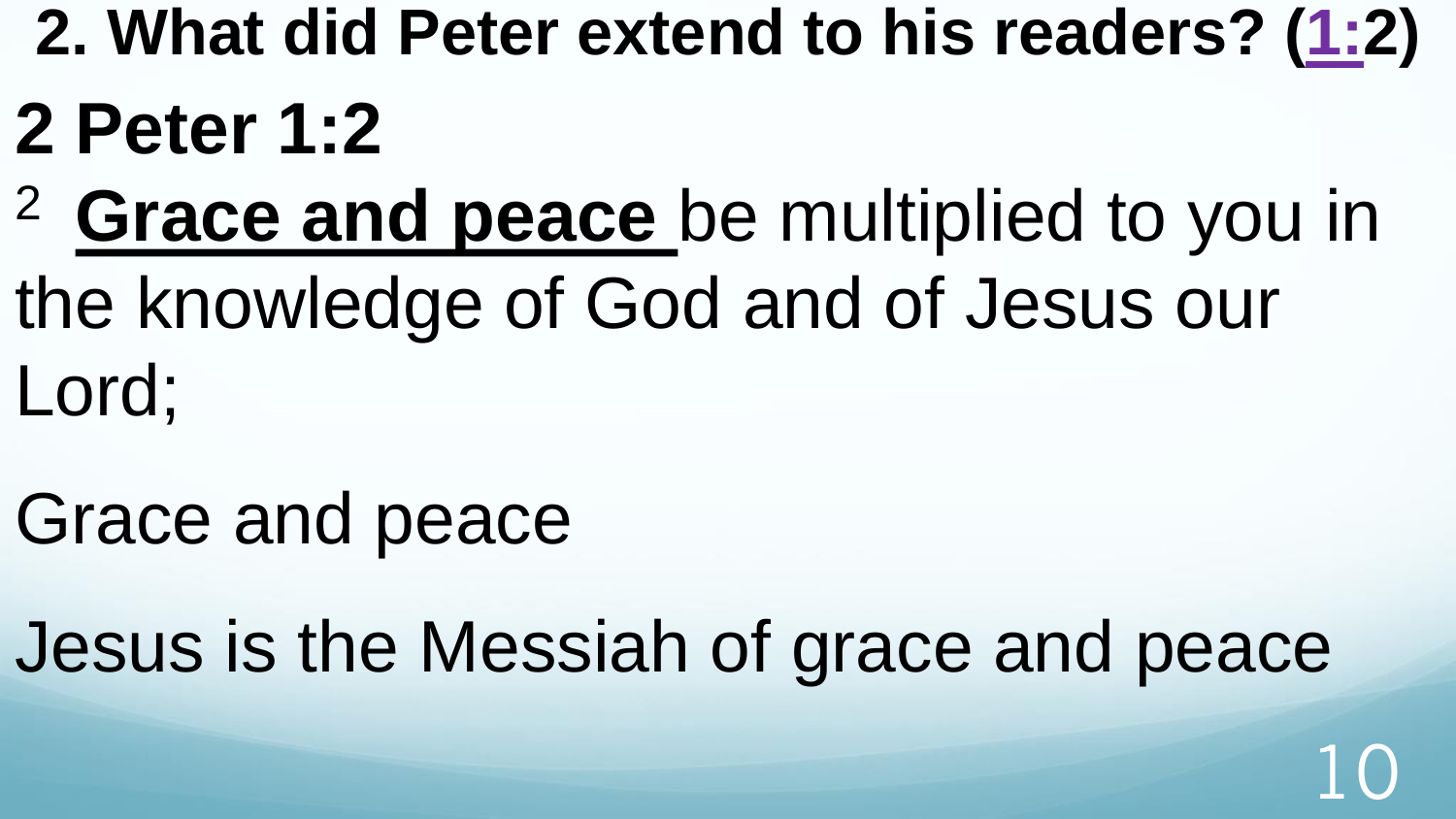**3. How do God's people benefit from the promises God has given them? [\(1:3-4](http://www.crossbooks.com/verse.asp?ref=2Pe+1%3A4))**

### **2 Peter 1:3-4**

- <sup>3</sup> seeing that **His divine power has granted to us everything pertaining to life and godliness, through the true knowledge of Him** who called us by His own glory and excellence.
- <sup>4</sup> For by these He has granted to us **His precious and magnificent promises, so that by them you may become partakers of** *the* **divine nature,** having escaped the corruption that is in the world by lust.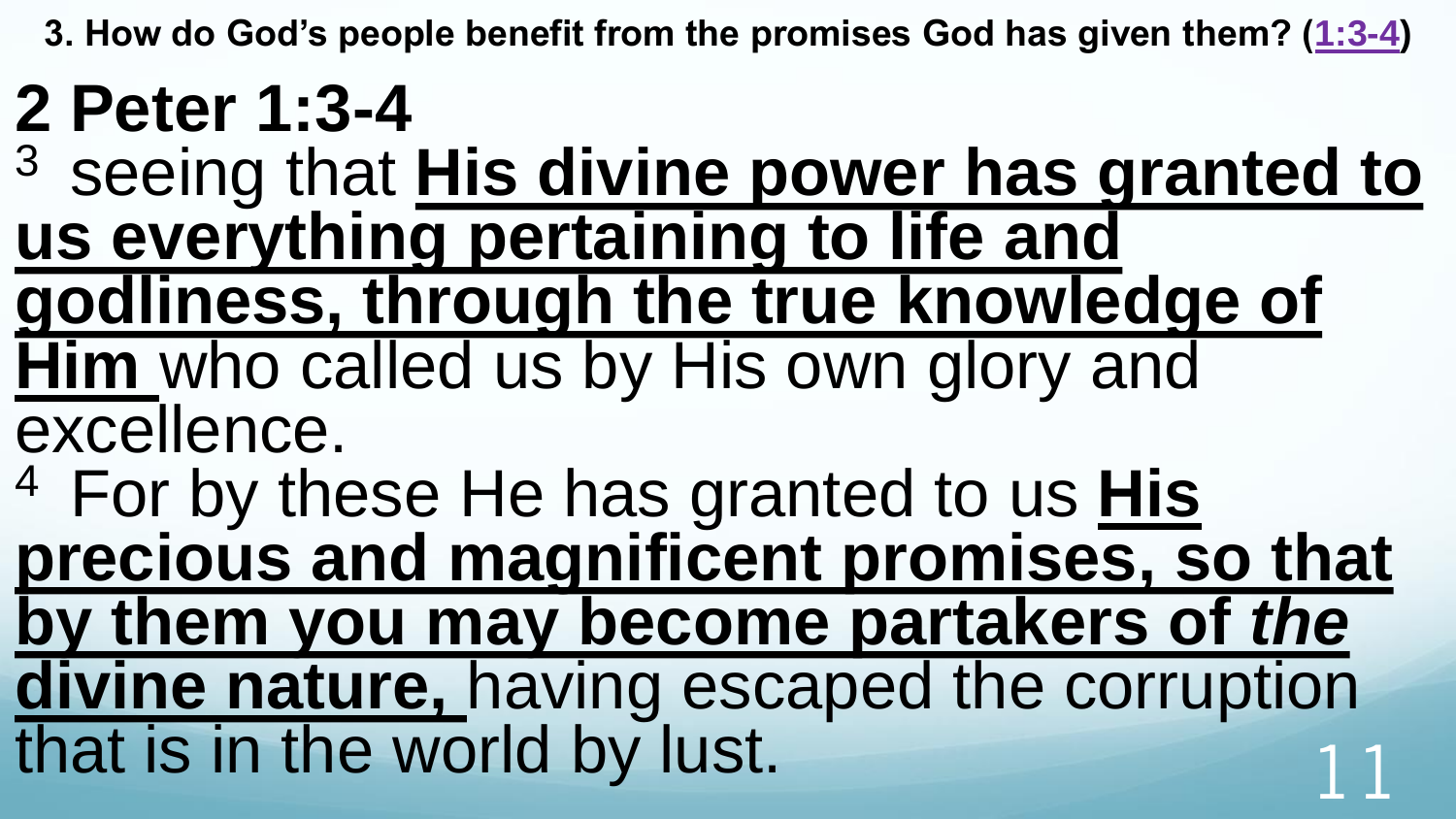**3. How do God's people benefit from the promises God has given them? [\(1:3-4](http://www.crossbooks.com/verse.asp?ref=2Pe+1%3A4))**

4. His divine power has granted to us everything pertaining to life and godliness, through the true knowledge of Him

5. His precious and magnificent promises, so that by them you may become partakers of *the* divine nature

6. Jesus is the Messiah of life and godliness

7. Jesus is the Messiah of the divine nature  $\sim$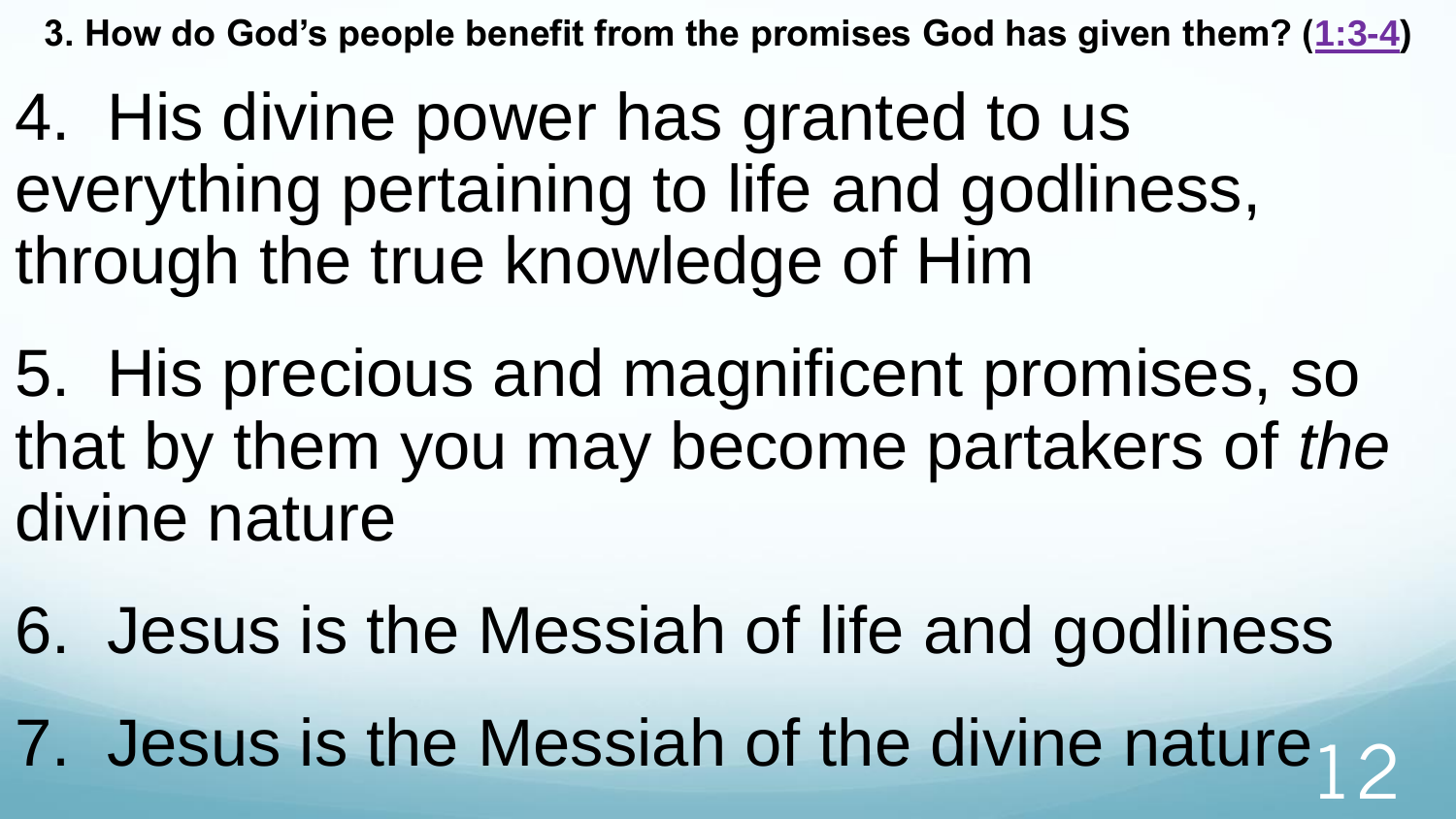#### **3. How do God's people benefit from the promises God has given them? [\(1:3-4](http://www.crossbooks.com/verse.asp?ref=2Pe+1%3A4)) The precious and magnificent promises:**

Spiritual life – Rom. 8: 9-13 Guidance – John 16:13

Resurrection life – 1 Cor. 15: 21-23 Help - Isa. 41: 10, 13-14

The Holy Spirit – Eph. 1: 13 Instruction – John 14:26

- Abundant of grace Eph.1: 7
- Joy Gal 5:22

Strength – Isa. 40:33

Wisdom – James 1: 5; 3: 17

Heaven – 2 Peter 3: 13

Eternal rewards - James 1: 12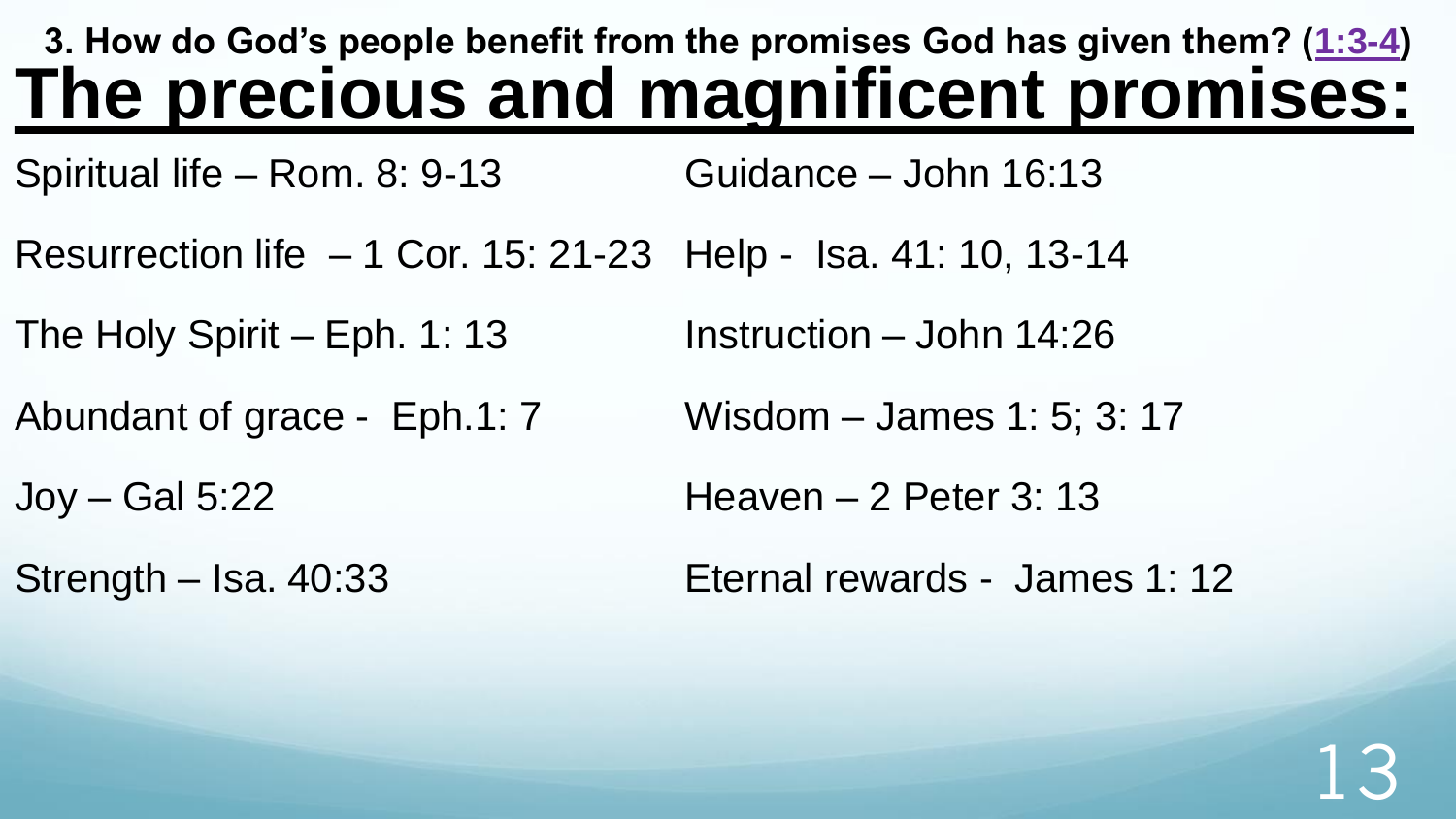**3. How do God's people benefit from the promises God has given them? ([1:3-4](http://www.crossbooks.com/verse.asp?ref=2Pe+1%3A4))**

- **1. Jesus is the Messiah worthy of total devotion**
- **2. Jesus is the Messiah of faith**

**3. Jesus is the Messiah of grace and peace**

- a. It is a more precious faith
- b. It is received and not earned

c. It is through the righteous of God and Christ

a. God gives an abundance of grace and peace

b. God gives the knowledge of Himself through His Word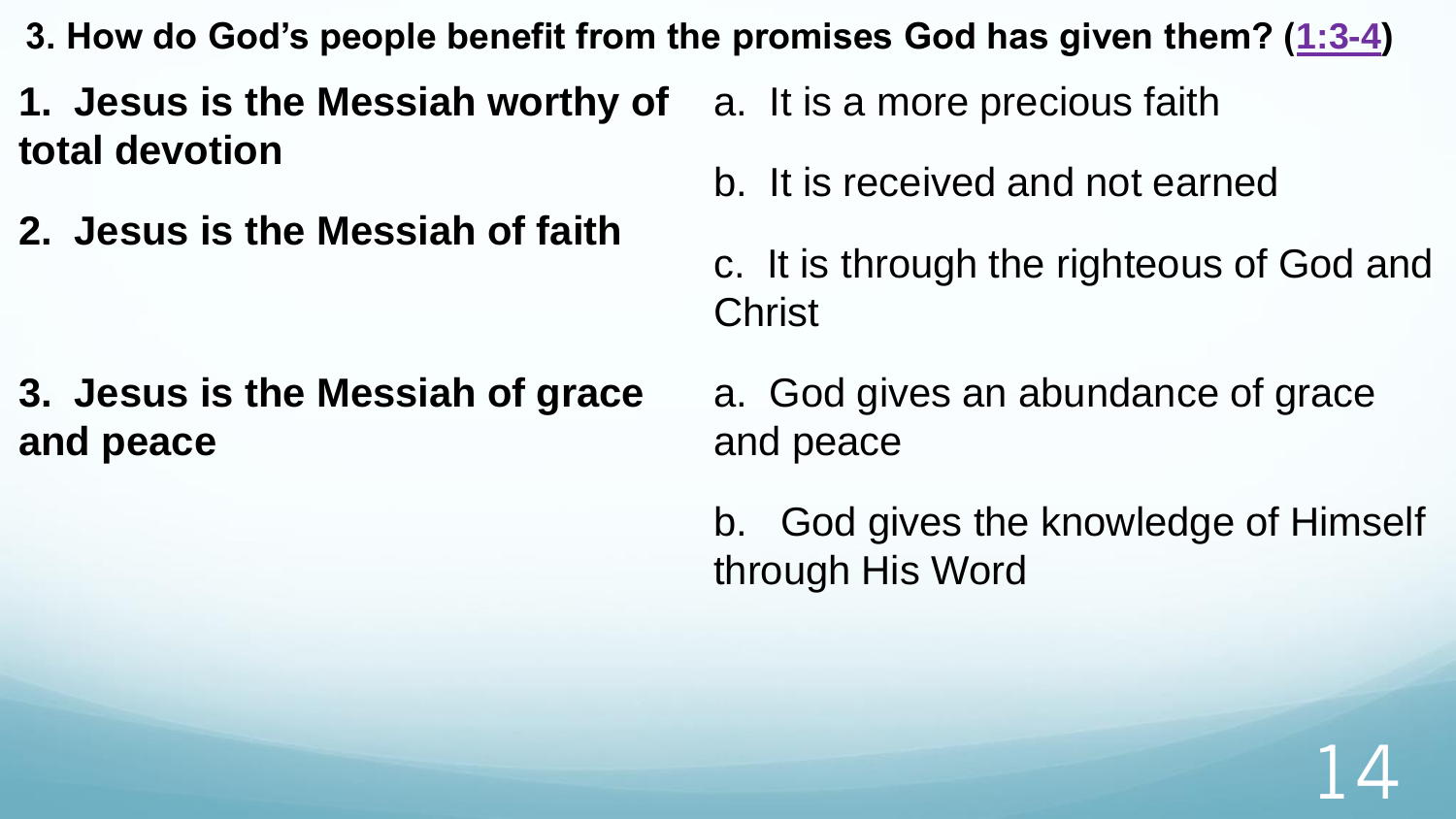**3. How do God's people benefit from the promises God has given them? ([1:3-4](http://www.crossbooks.com/verse.asp?ref=2Pe+1%3A4))**

**4. Jesus is the Messiah of life and godliness** a. God gives believers an abundance of everything needed

> b. He gives believers all through His divine power

c. God gives believes through the knowledge of Him

a. The divine nature: Is given to believers by God's promises

b. The purpose: Believers can escape corruption and the entrapment of the world. 15

**5. Jesus is the Messiah of the divine nature**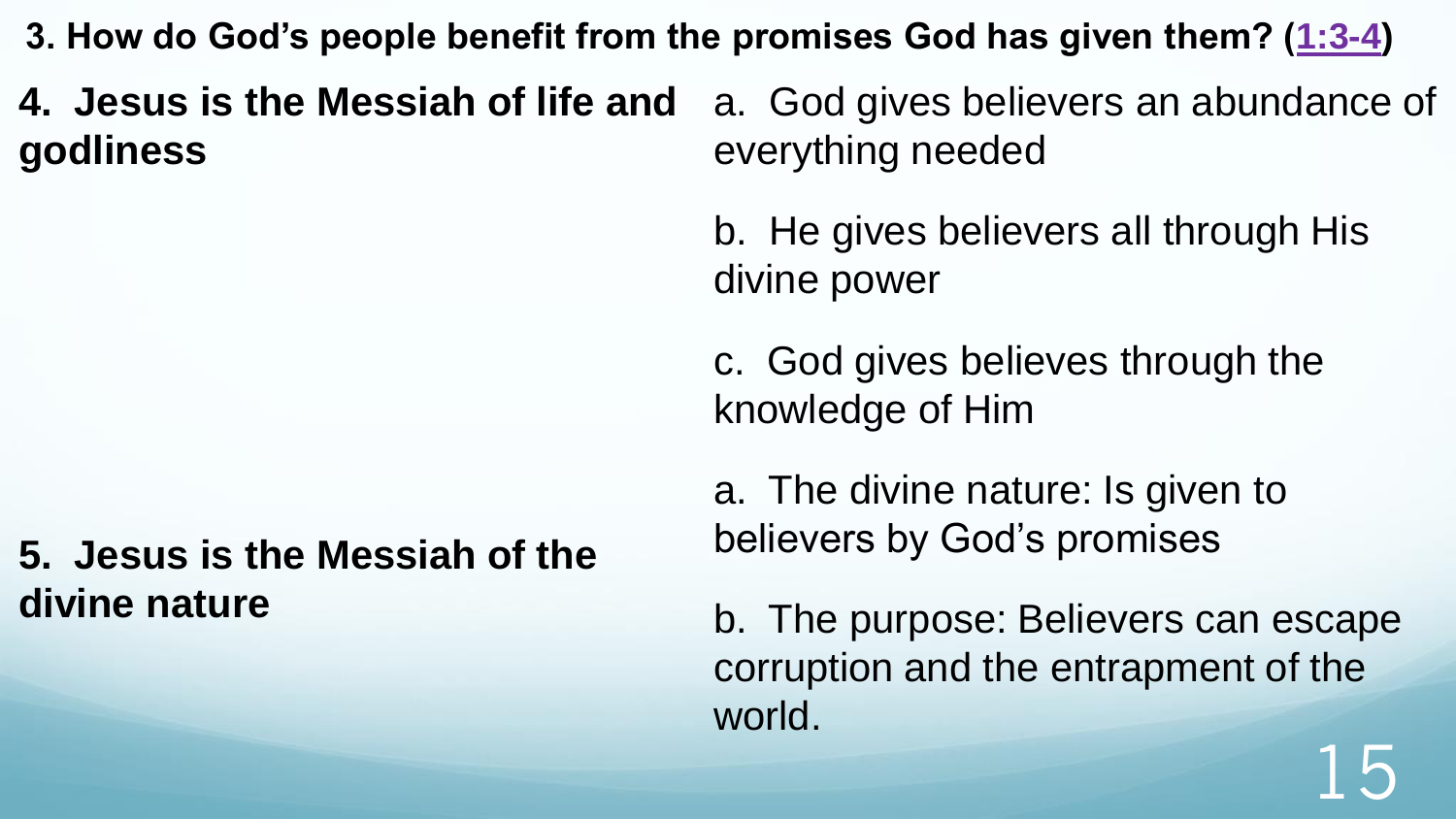**4. What did Peter urge his readers to add to their faith? ([1:5-7\)](http://www.crossbooks.com/verse.asp?ref=2Pe+1%3A5-7)**

### **2 Peter 1:5-7**

- <sup>5</sup> Now for this very reason also, **applying all diligence, in your faith** supply **moral excellence**, and in *your* moral excellence, **knowledge**,
- <sup>6</sup> and in *your* knowledge, **self-control**, and in *your* self-control, **perseverance**, and in *your* perseverance, **godliness**, <sup>7</sup>and in *your* godliness, **brotherly kindness**, and in *your* brotherly kindness, love.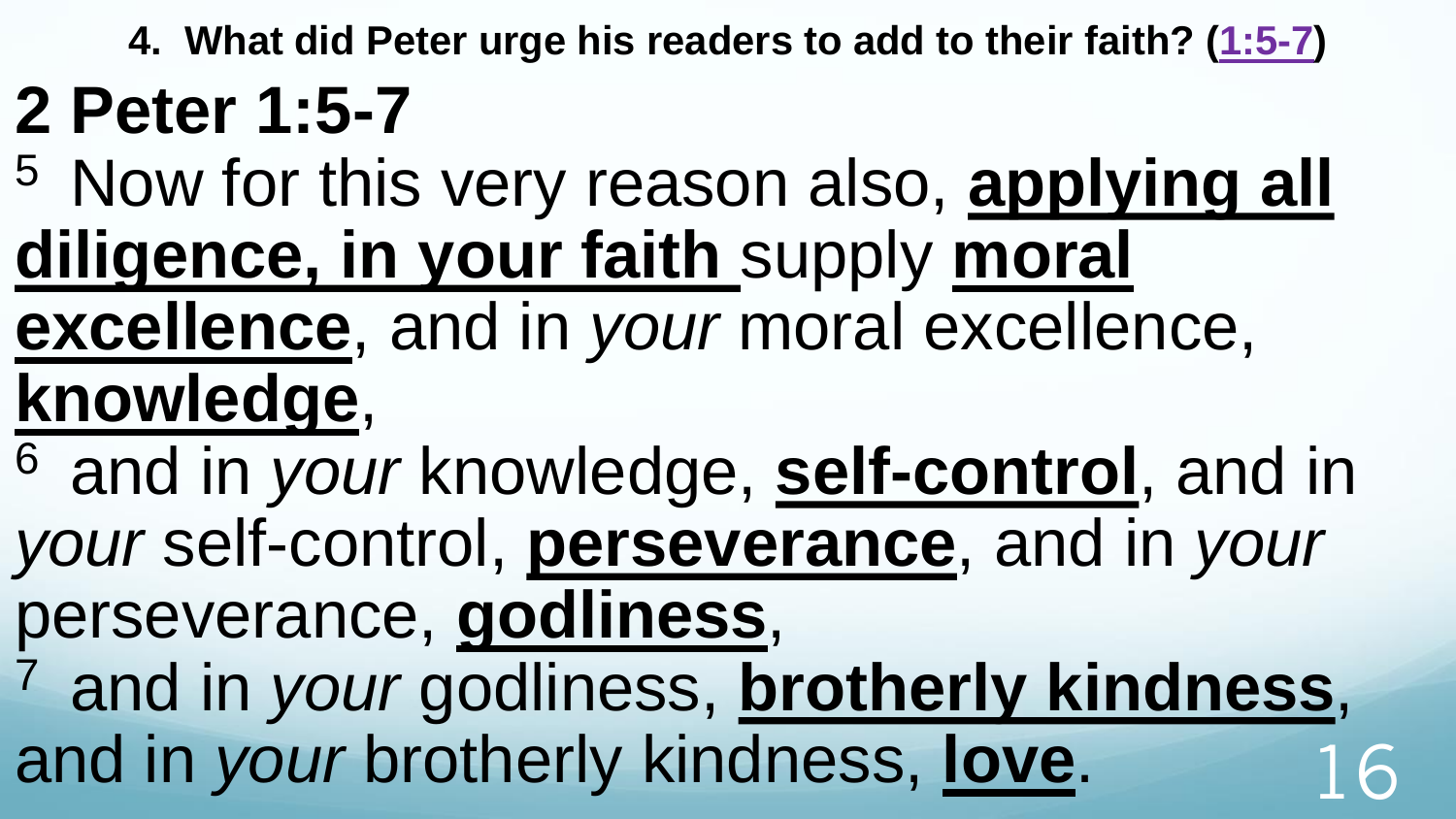#### **4. What did Peter urge his readers to add to their faith? ([1:5-7\)](http://www.crossbooks.com/verse.asp?ref=2Pe+1%3A5-7) Duty of the Believer**

- **Applying all diligence**  Making a strong effort to provide something necessary with a sense of urgency
- **In Faith** Trusting God is the root from which all other virtues spring. In trusting God allows Christians to accept and obey His commandment's.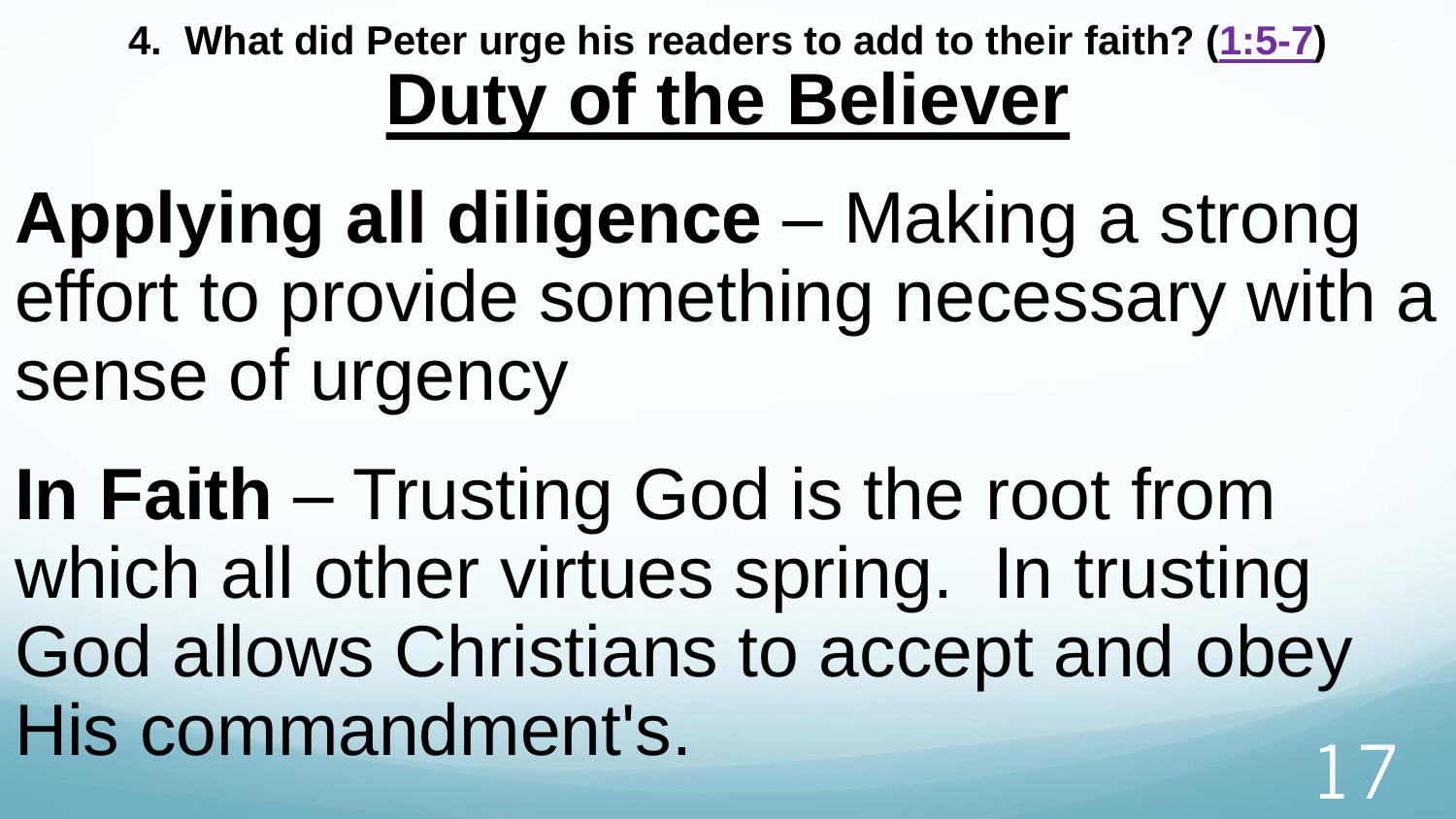**4. What did Peter urge his readers to add to their faith? ([1:5-7\)](http://www.crossbooks.com/verse.asp?ref=2Pe+1%3A5-7) Moral excellence** - goodness of character; moral strength and courage.

Being an excellent person in life, a real man or a real woman

Living life as you should, in the most admirable way

Always choosing the excellent path 18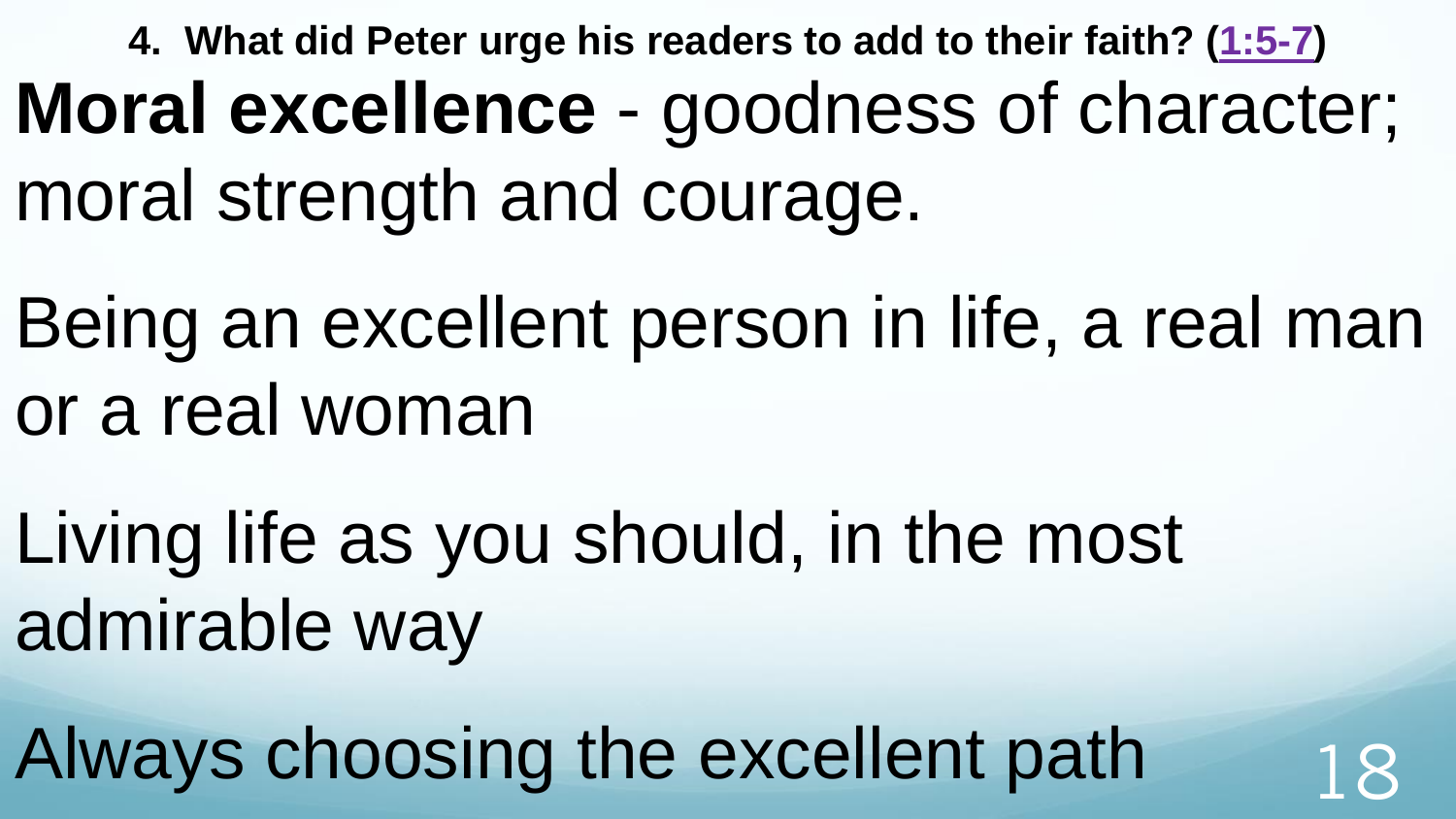**4. What did Peter urge his readers to add to their faith? ([1:5-7\)](http://www.crossbooks.com/verse.asp?ref=2Pe+1%3A5-7) Moral excellence**

# **1 Thessalonians 4:11-12**

- $11$  and to make it your ambition to lead a
- quiet life and attend to your own business and work with your hands, just as we
- commanded you,
- <sup>12</sup> so that you will behave properly toward outsiders and not be in any need.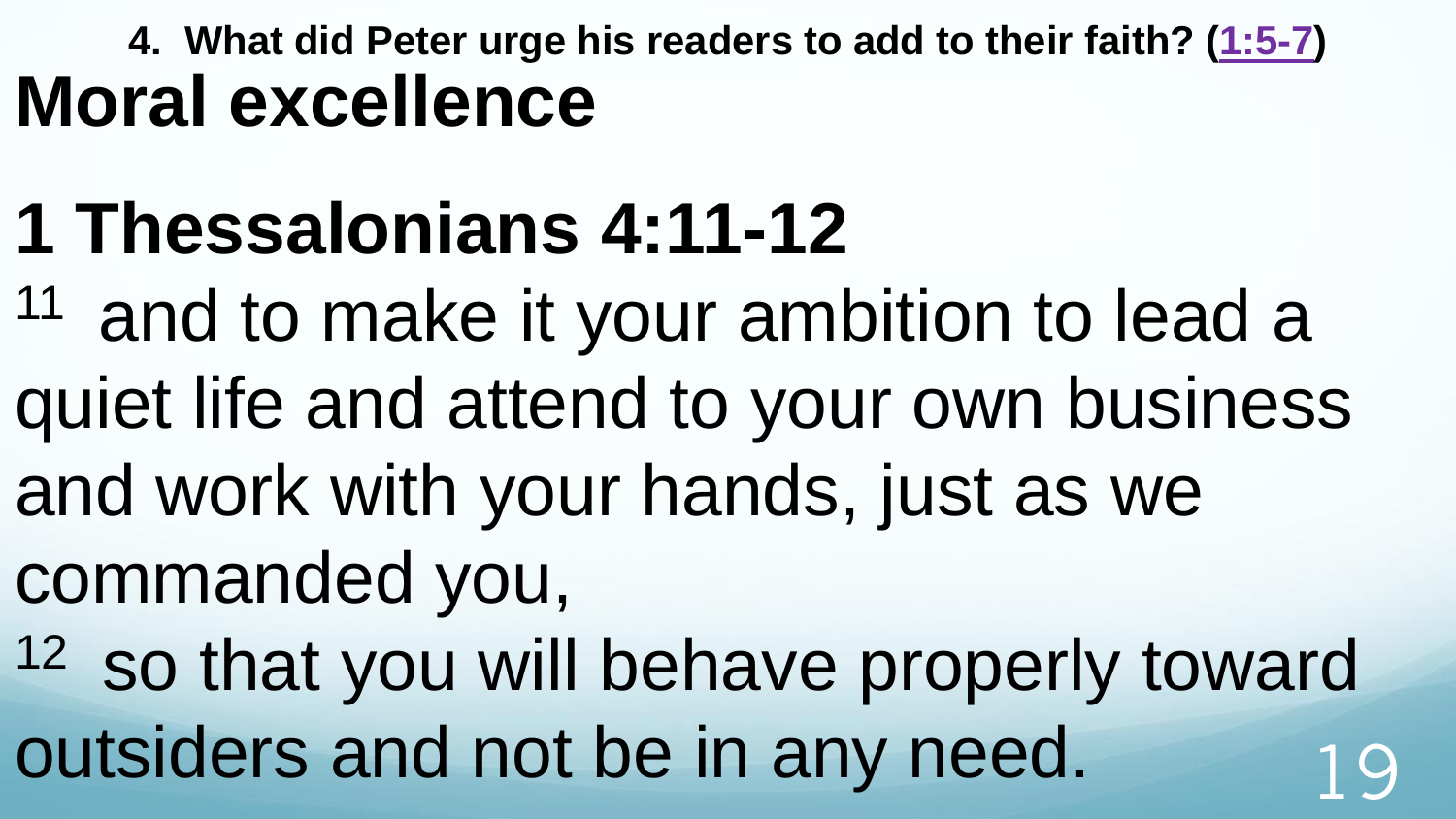**4. What did Peter urge his readers to add to their faith? ([1:5-7\)](http://www.crossbooks.com/verse.asp?ref=2Pe+1%3A5-7) Knowledge** - practical intelligence, practical wisdom, practical insight.

Knowing what to do in every situation and doing it

It is practical, day to day knowledge that sees situations and knows how to handle them.

It is seeing the trials and temptations of life and knowing what to do with them and doing it

#### **Romans 15:14**

<sup>14</sup> And concerning you, my brethren, I myself also am convinced that you yourselves are full of goodness, filled with all knowledge and able also to admonish one another.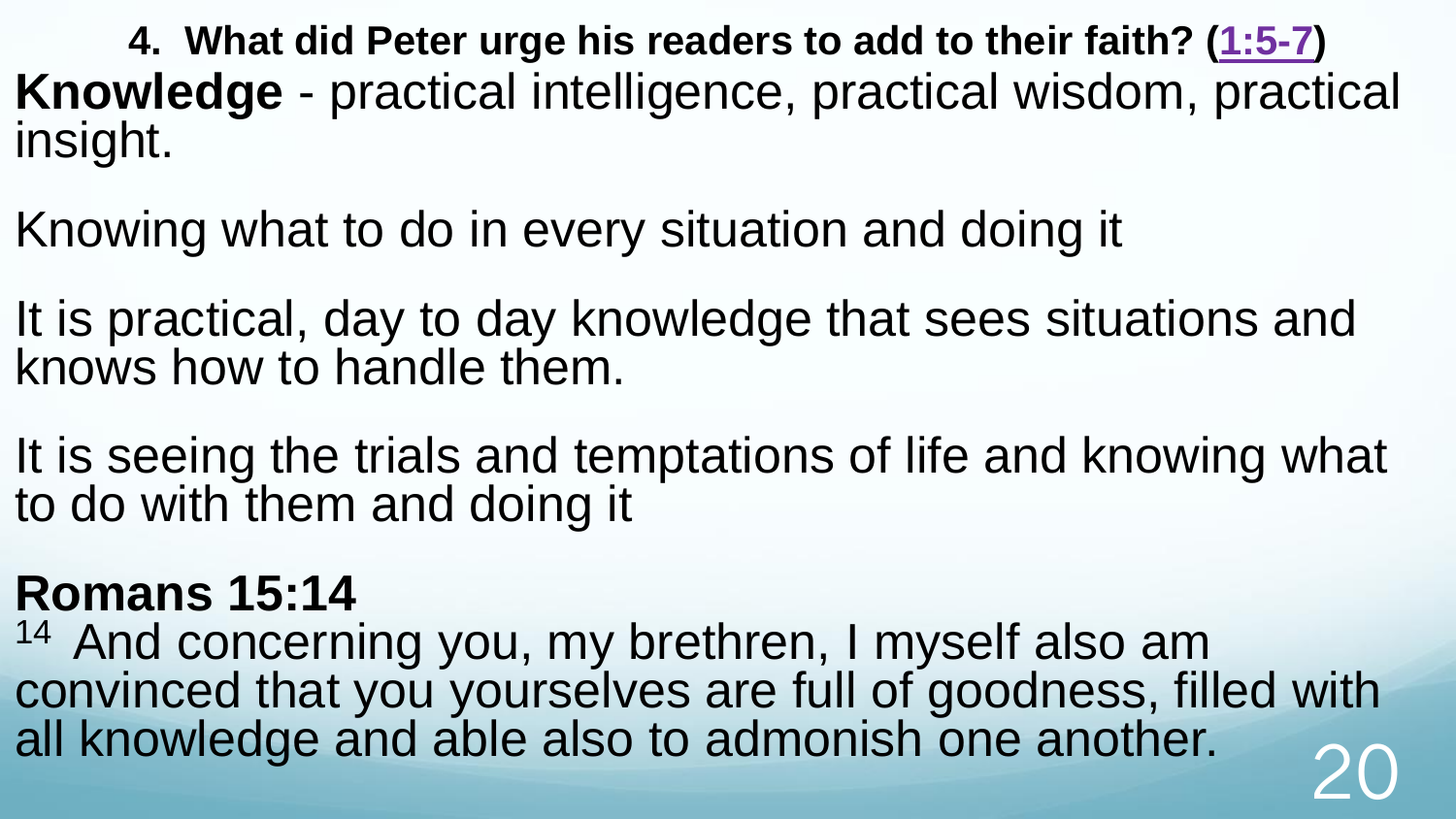**4. What did Peter urge his readers to add to their faith? ([1:5-7\)](http://www.crossbooks.com/verse.asp?ref=2Pe+1%3A5-7) Self-control** – (temperance) to master and control the body or

the flesh with all of its lusts.

Master the desire, appetite and passion, especially sensual urges and cravings.

Be strong and controlled and restrained.

#### **1 John 2:15-16**

<sup>15</sup> Do not love the world nor the things in the world. If anyone loves the world, the love of the Father is not in him.  $16$  For all that is in the world, the lust of the flesh and the lust of the eyes and the boastful pride of life, is not from the Father, but is from the world.

21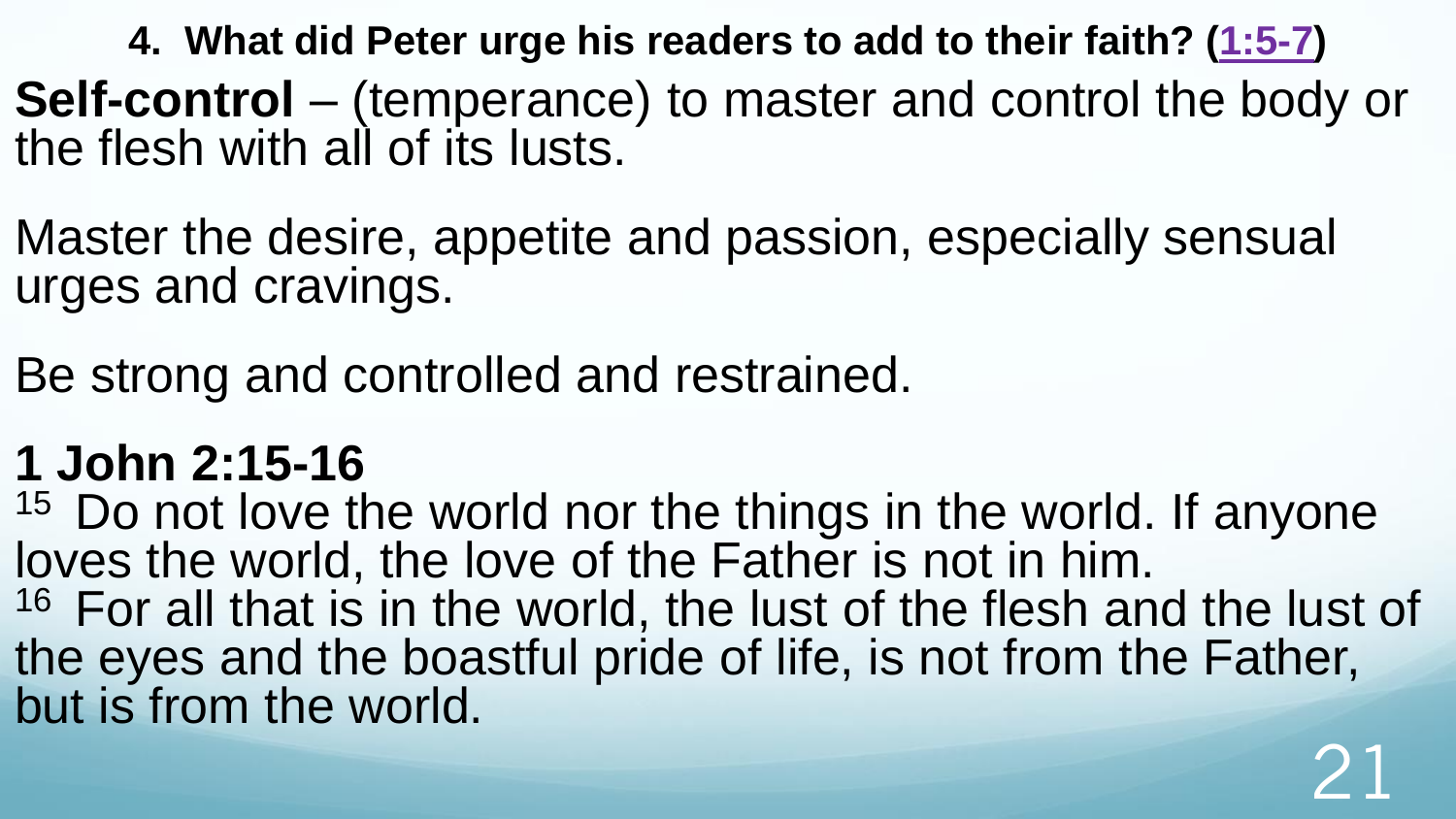**4. What did Peter urge his readers to add to their faith? ([1:5-7\)](http://www.crossbooks.com/verse.asp?ref=2Pe+1%3A5-7) Perseverance** - endurance, fortitude, steadfastness, constancy, perseverance.

It is the spirit that stands up and faces life's trials, that actively goes about conquering and overcoming them.

Believers know that God is allowing the trials in order to teach him more and more patience (endurance).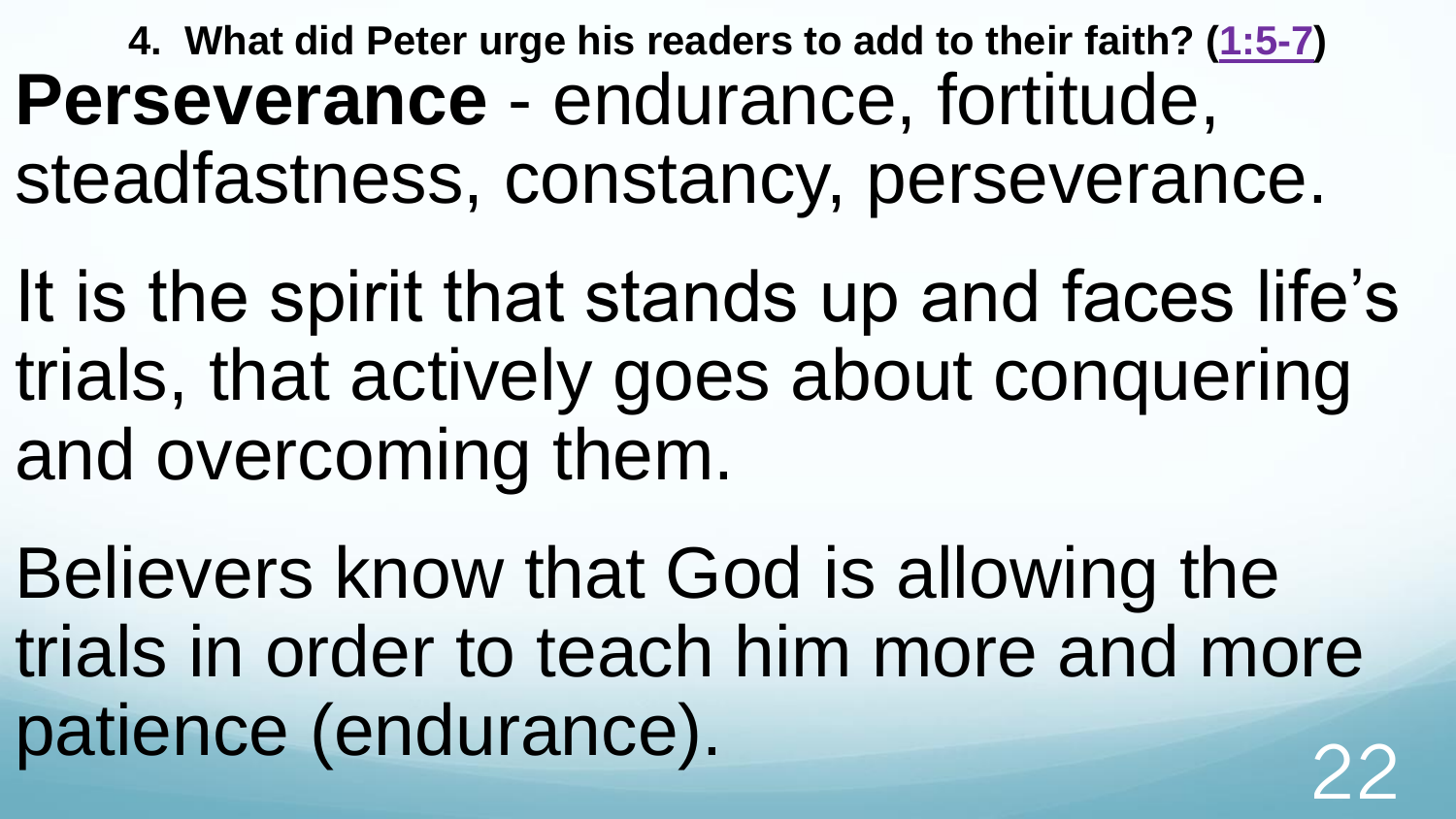**4. What did Peter urge his readers to add to their faith? ([1:5-7\)](http://www.crossbooks.com/verse.asp?ref=2Pe+1%3A5-7) Perseverance**

### **James 1:2-4**

- <sup>2</sup> Consider it all joy, my brethren, when you encounter various trials,
- <sup>3</sup> knowing that the testing of your faith produces endurance.
- <sup>4</sup> And let endurance have *its* perfect result, so that you may be perfect and complete, lacking in nothing.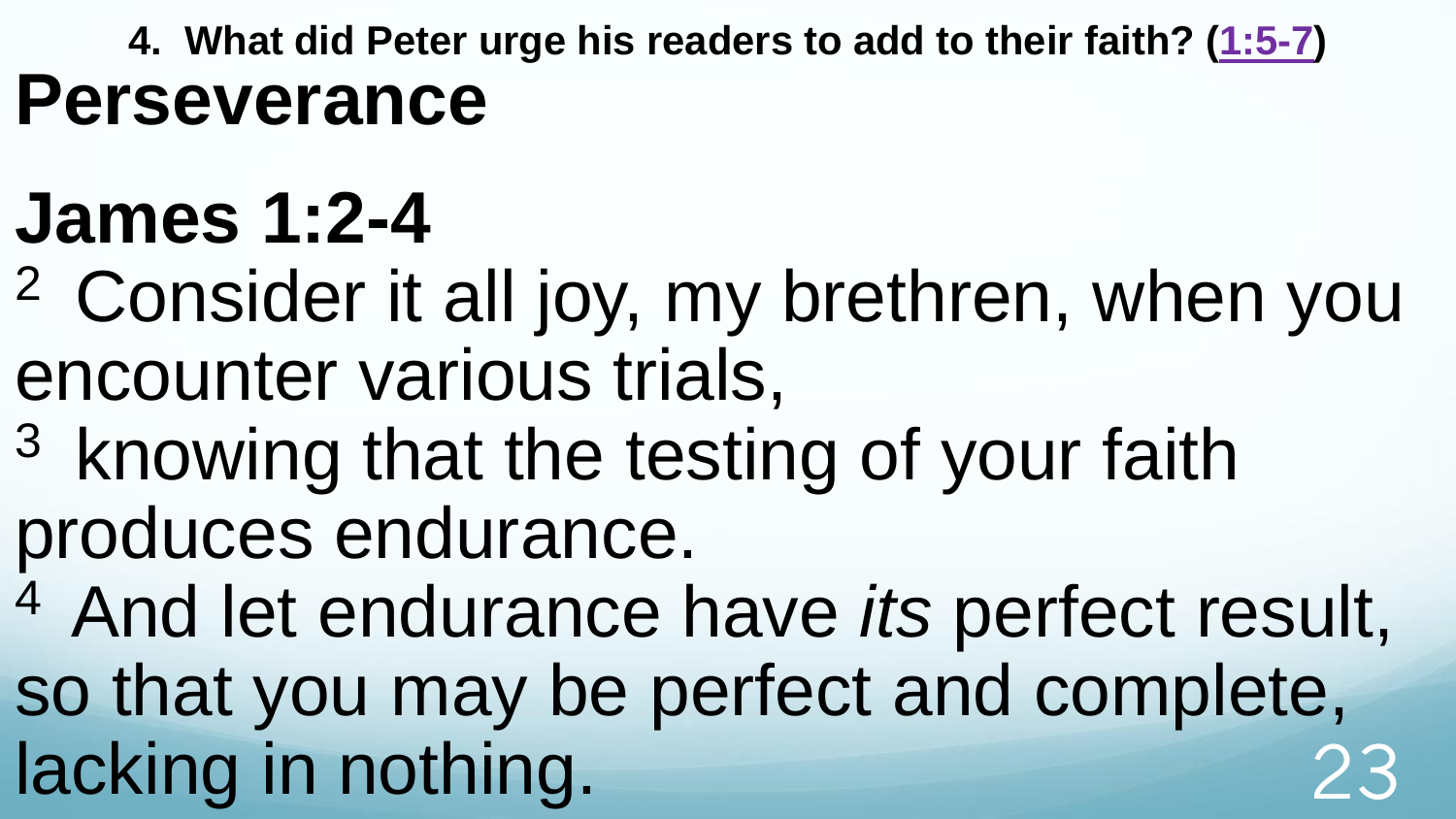**4. What did Peter urge his readers to add to their faith? ([1:5-7\)](http://www.crossbooks.com/verse.asp?ref=2Pe+1%3A5-7) Godliness** - to live in the reverence and awe of God; to be *so conscious* of God's presence that one lives just as God would live if He were walking upon earth.

Believers are to live seeking to be like God

Believers are to seek and possess the very character, nature, and behavior of God. 24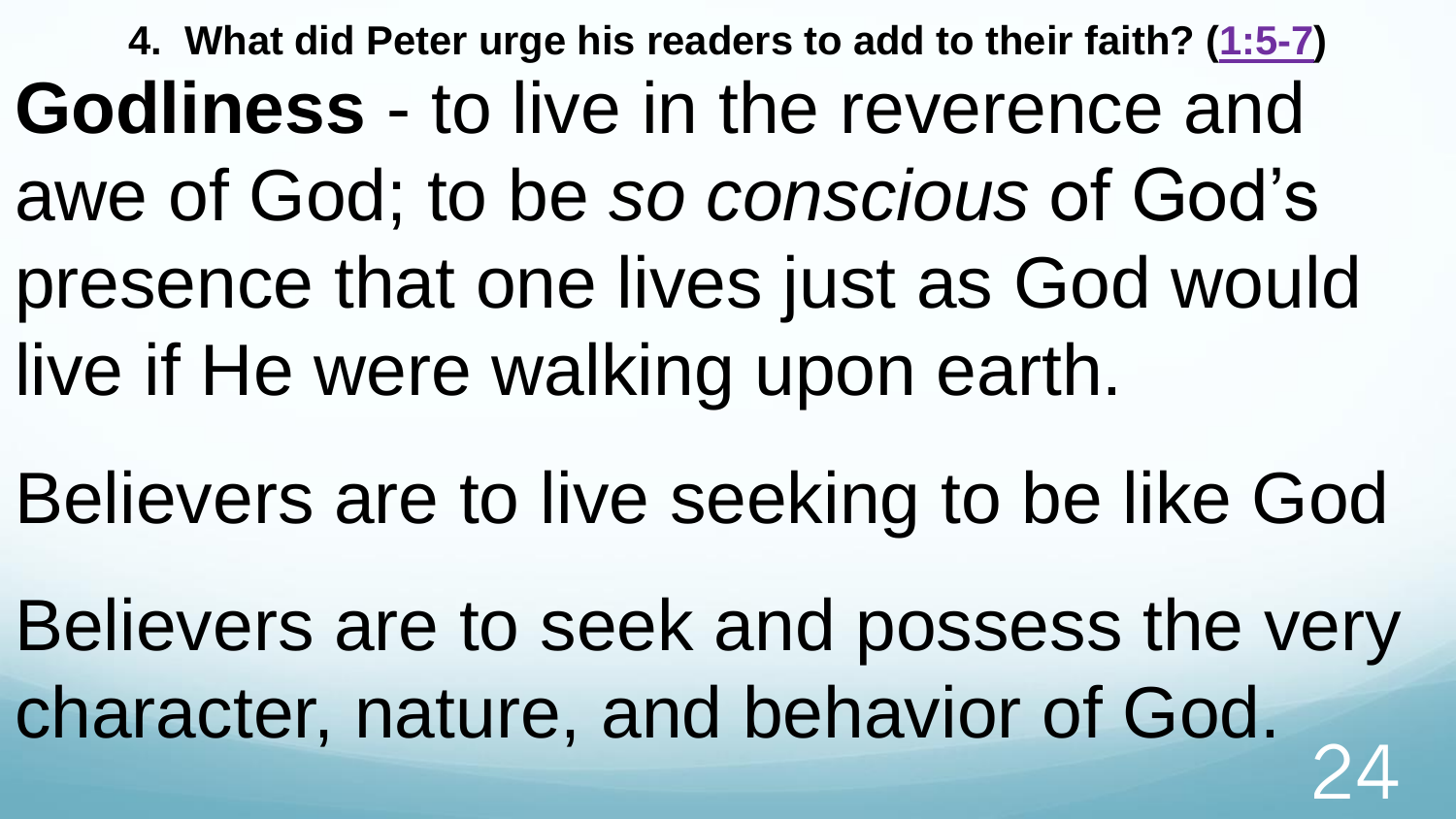**4. What did Peter urge his readers to add to their faith? ([1:5-7\)](http://www.crossbooks.com/verse.asp?ref=2Pe+1%3A5-7) Godliness**

### **Titus 2:11-13**

<sup>11</sup> For the grace of God has appeared, bringing salvation to all men.

<sup>12</sup> instructing us to deny ungodliness and worldly desires and to live sensibly, righteously and godly in the present age,  $13$  looking for the blessed hope and the appearing of the glory of our great God and Savior, Christ Jesus, 25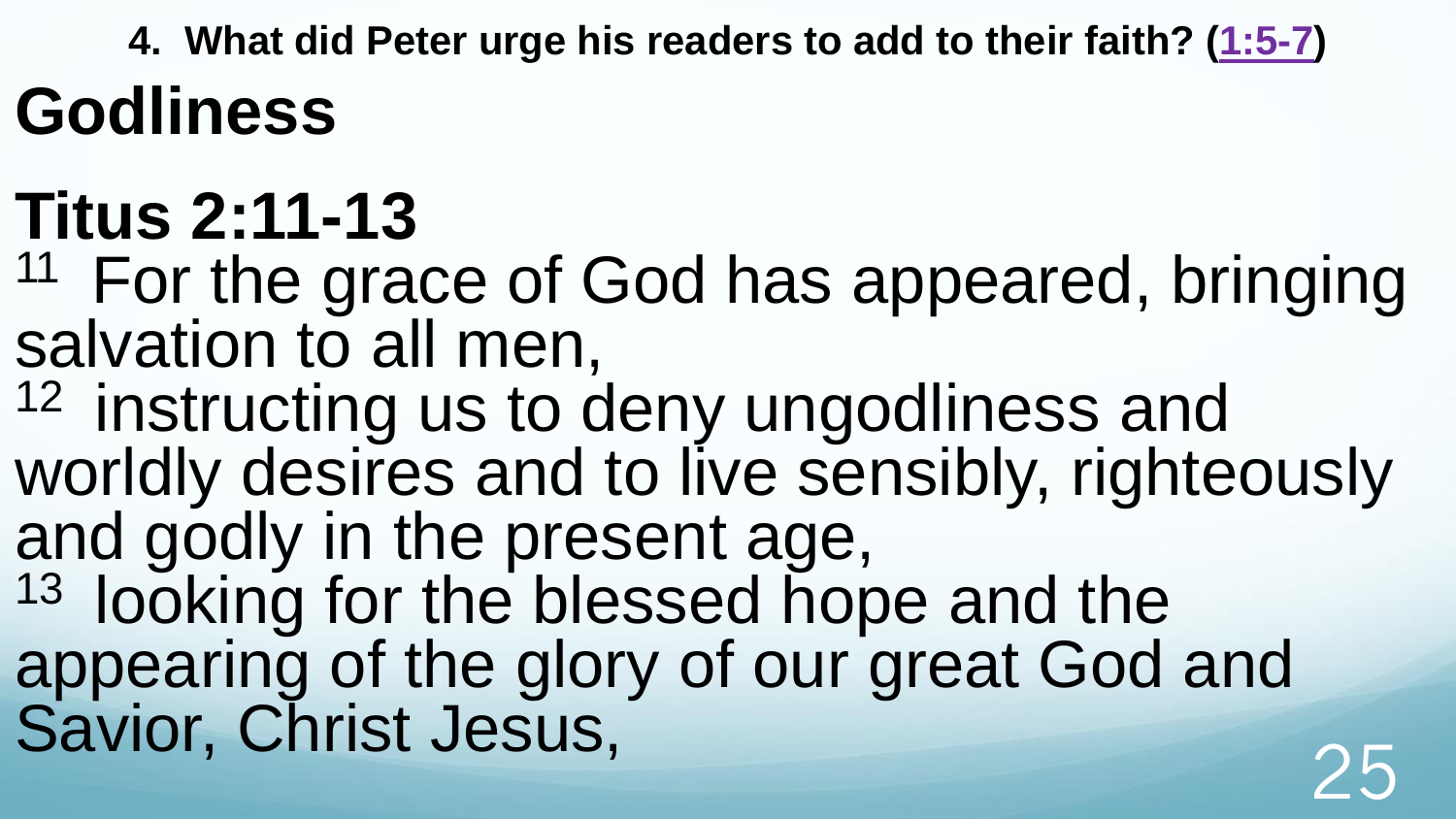**4. What did Peter urge his readers to add to their faith? ([1:5-7\)](http://www.crossbooks.com/verse.asp?ref=2Pe+1%3A5-7) Brotherly kindness** - special love that exists between brothers and sisters within a loving family, brothers and sisters who truly cherish one another. A love that binds and unites them.

### **John 15:12**

<sup>12</sup> "This is My commandment, that you love one another, just as I have loved you.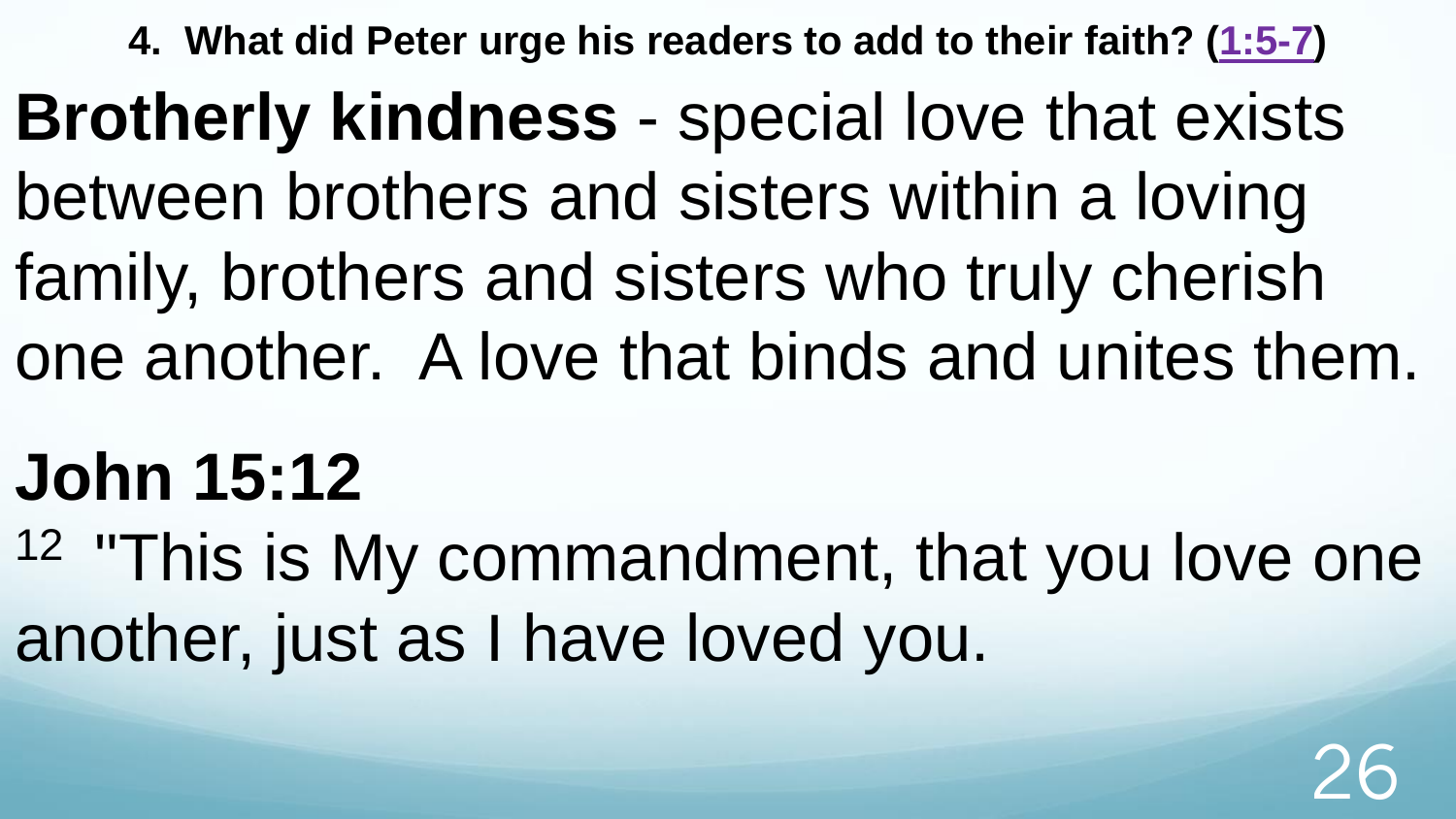**4. What did Peter urge his readers to add to their faith? ([1:5-7\)](http://www.crossbooks.com/verse.asp?ref=2Pe+1%3A5-7)**

**Love** - the love of the mind, of the reason, of the will. It is the *agape love* of God has for all men by allowing Jesus to die on the cross for our sins.

#### **Romans 5:8-10**

<sup>8</sup> But God demonstrates His own love toward us, in that while we were yet sinners, Christ died for us.

- <sup>9</sup> Much more then, having now been justified by His blood, we shall be saved from the wrath *of God* through Him.
- $10$  For if while we were enemies we were reconciled to God through the death of His Son, much more, having been reconciled, we shall be saved by His life.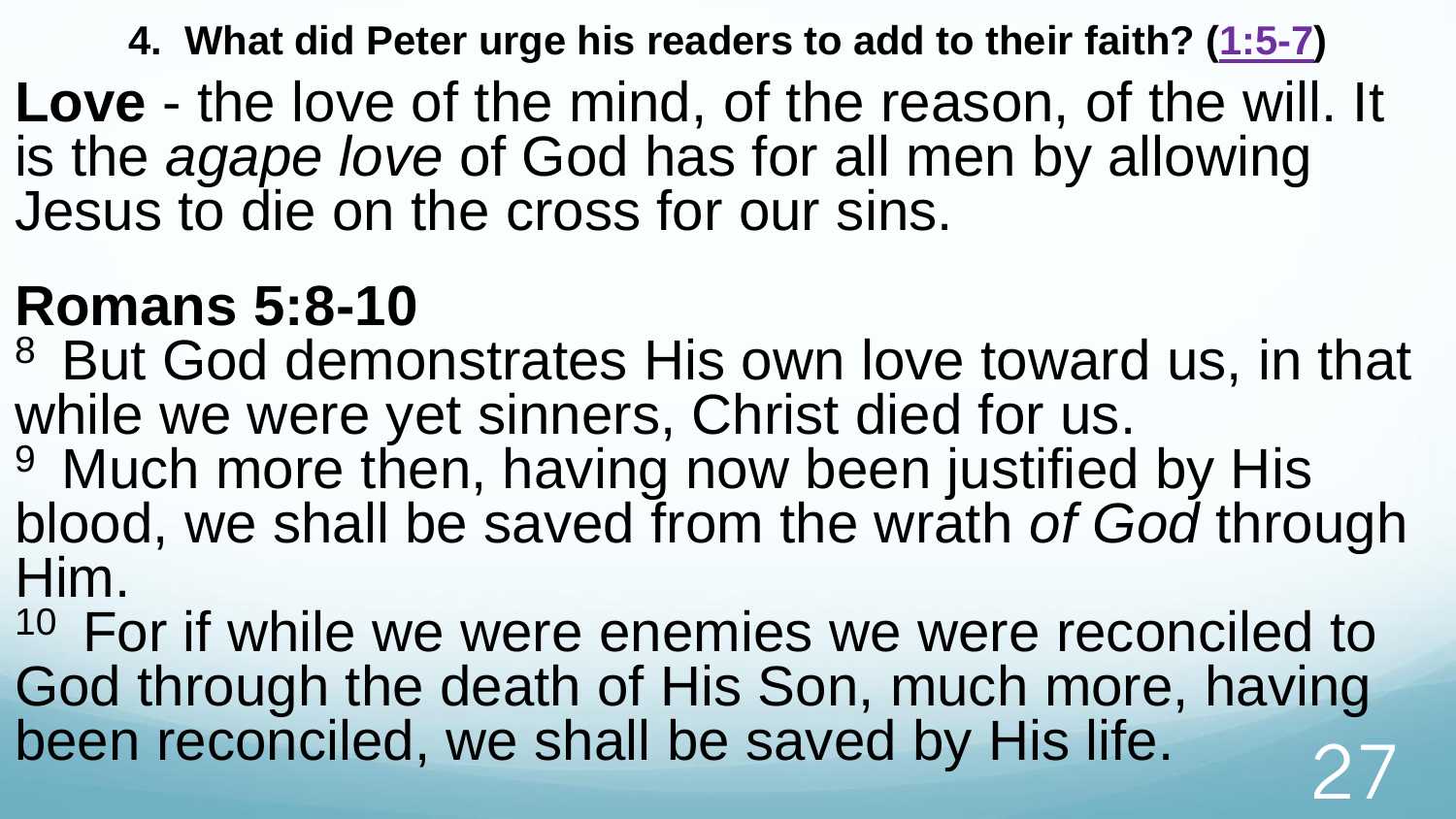**4. What did Peter urge his readers to add to their faith? ([1:5-7\)](http://www.crossbooks.com/verse.asp?ref=2Pe+1%3A5-7)**

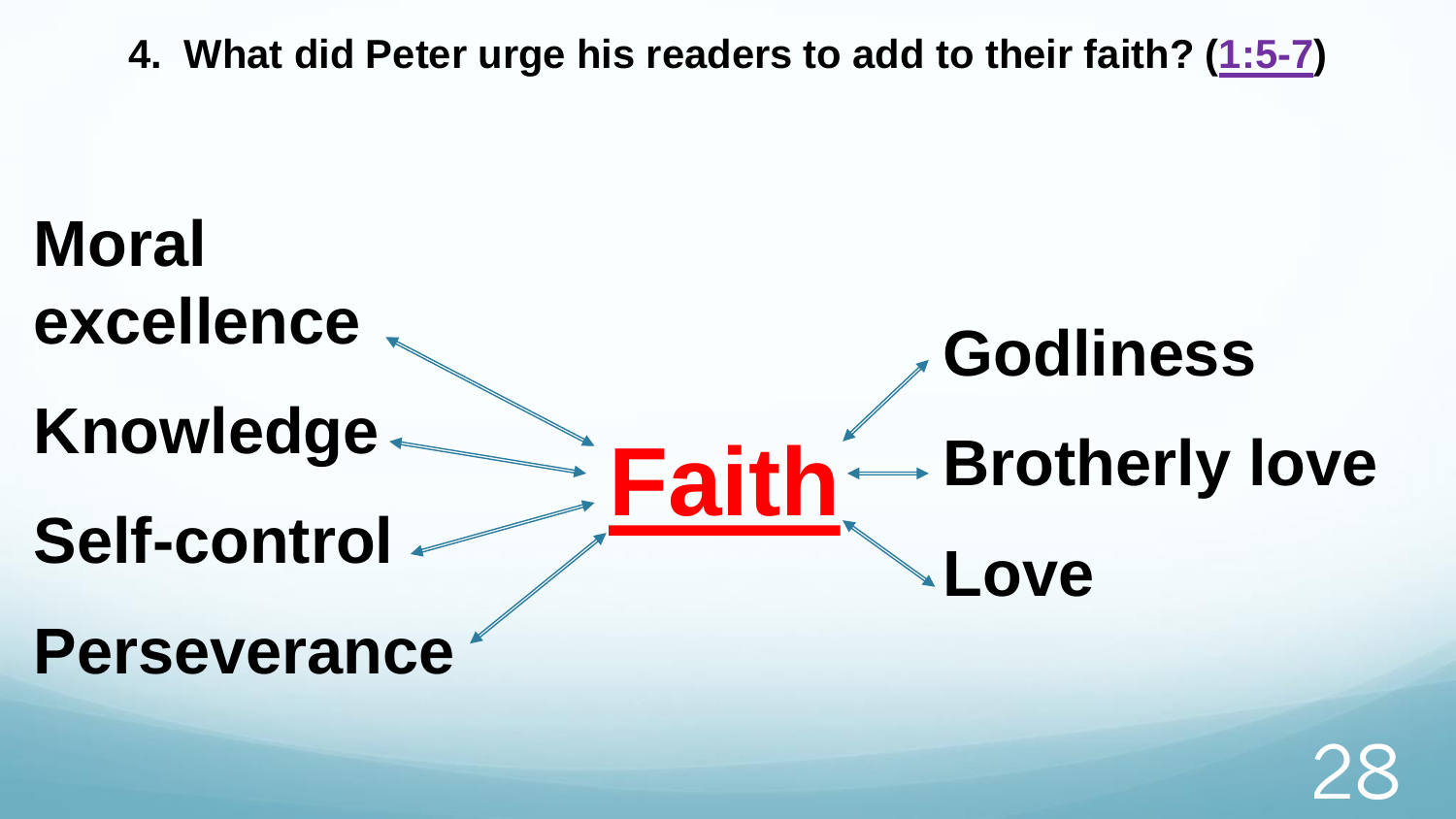**5. What would be the result of possessing godly character in increasing measure? ([1:8](http://www.crossbooks.com/verse.asp?ref=2Pe+1%3A8))**

### **2 Peter 1:8**

- <sup>8</sup>For if these *qualities* **are yours and are increasing, they render you neither useless nor unfruitful in the true knowledge of our Lord Jesus Christ**.
- These qualities are in creasing in you, they render you neither useless nor unfruitful in the true knowledge of our Lord Jesus Christ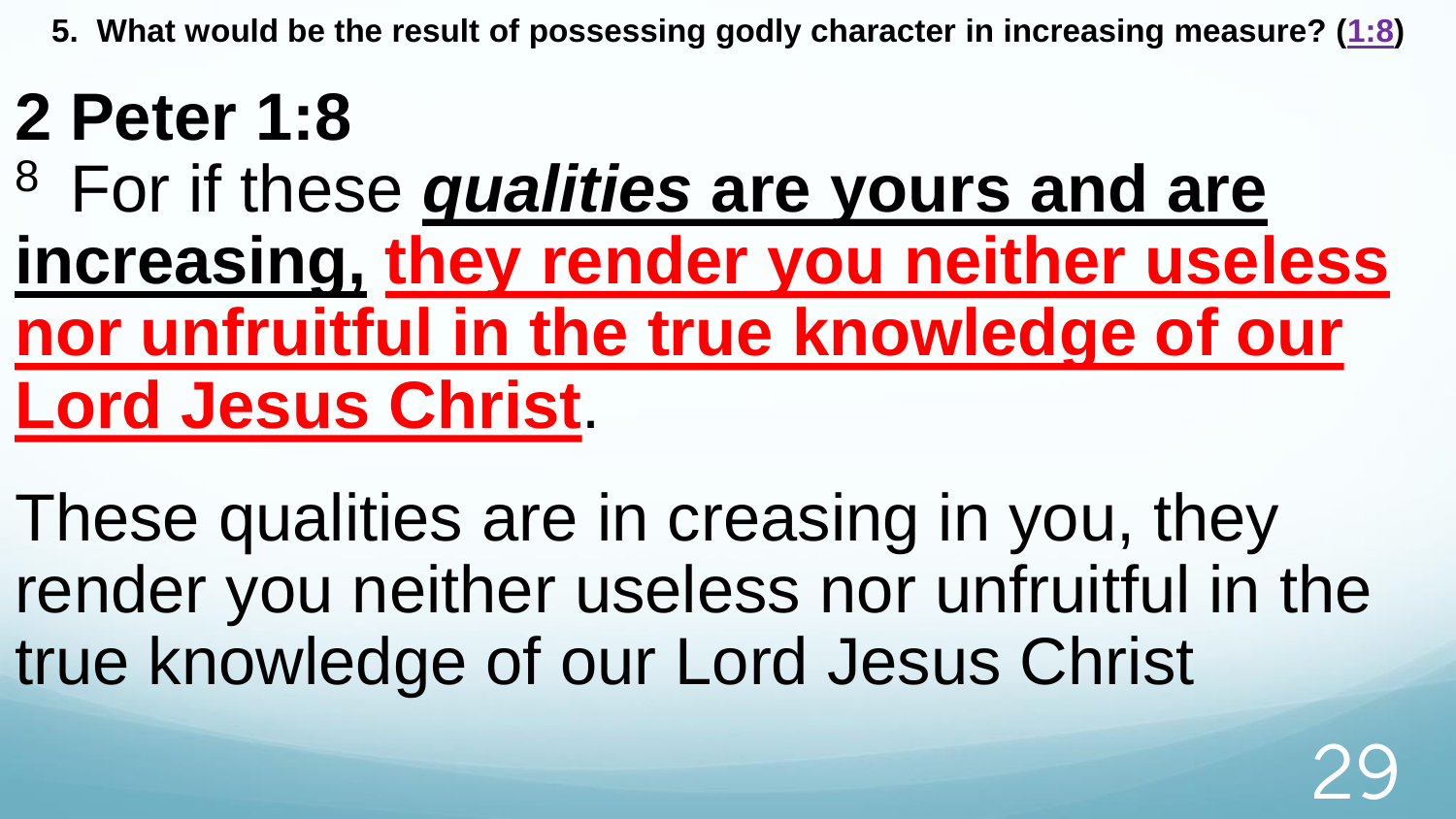**5. What would be the result of possessing godly character in increasing measure? ([1:8](http://www.crossbooks.com/verse.asp?ref=2Pe+1%3A8))**

- A. Jesus is the source of life and salvation
- B. Believers are to be growing is Christian virtues

C. Believers are to seek fellowship with Christ every moment and every day in order not to be barren or unfruitful in the knowledge of Him

D. Believers must pray and keep their minds of **Christ** 

30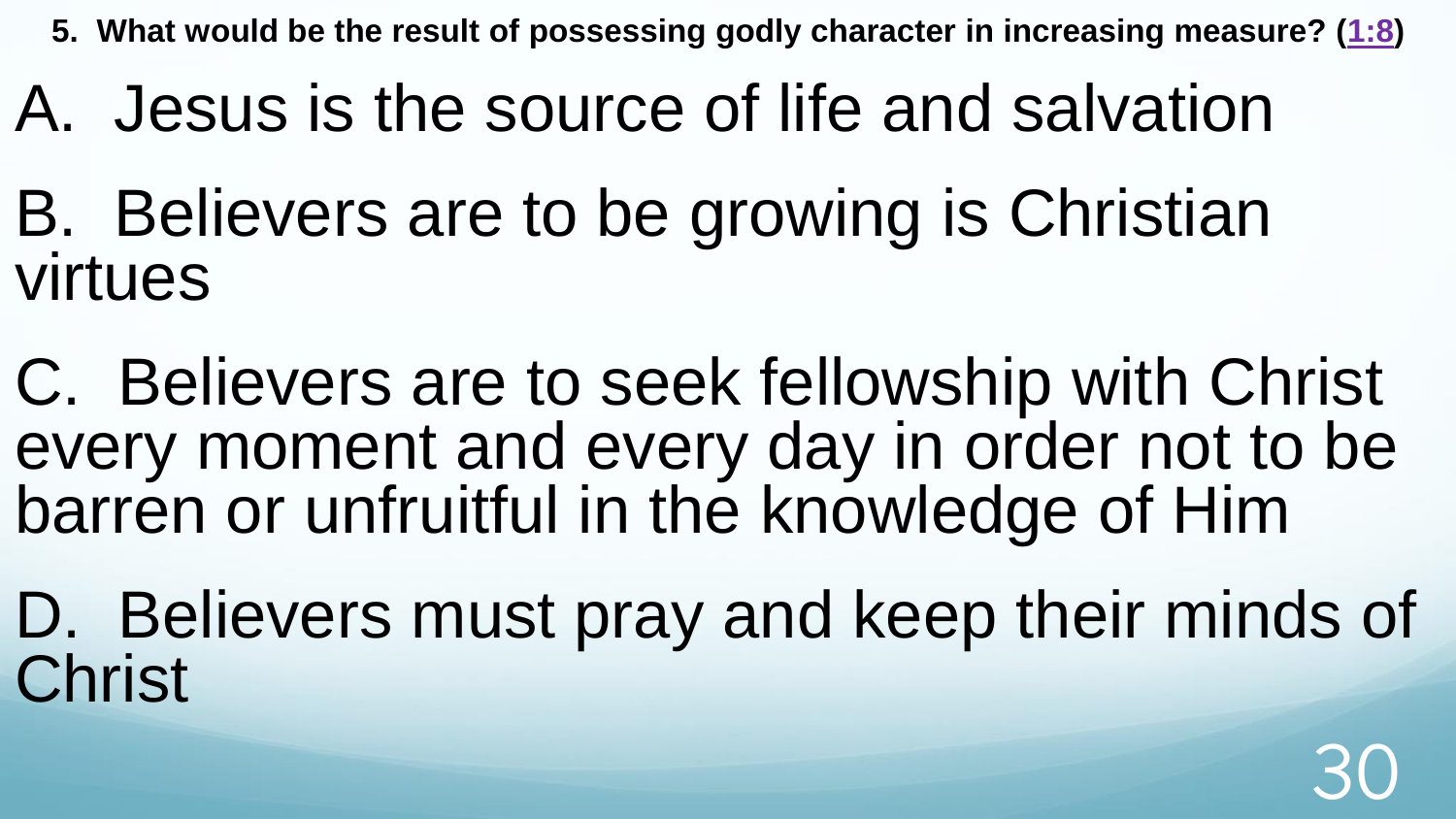**6. What happens to the person who does not possess godly qualities? ([1:9](http://www.crossbooks.com/verse.asp?ref=2Pe+1%3A9))** 

### **2 Peter 1:9**

# <sup>9</sup>For **he who lacks these** *qualities* **is**

**blind** *or* **short-sighted**, **having forgotten** 

*his* **purification from his former sins**.

# **He who lacks these** *qualities* i**s blind** *or* **short-sighted**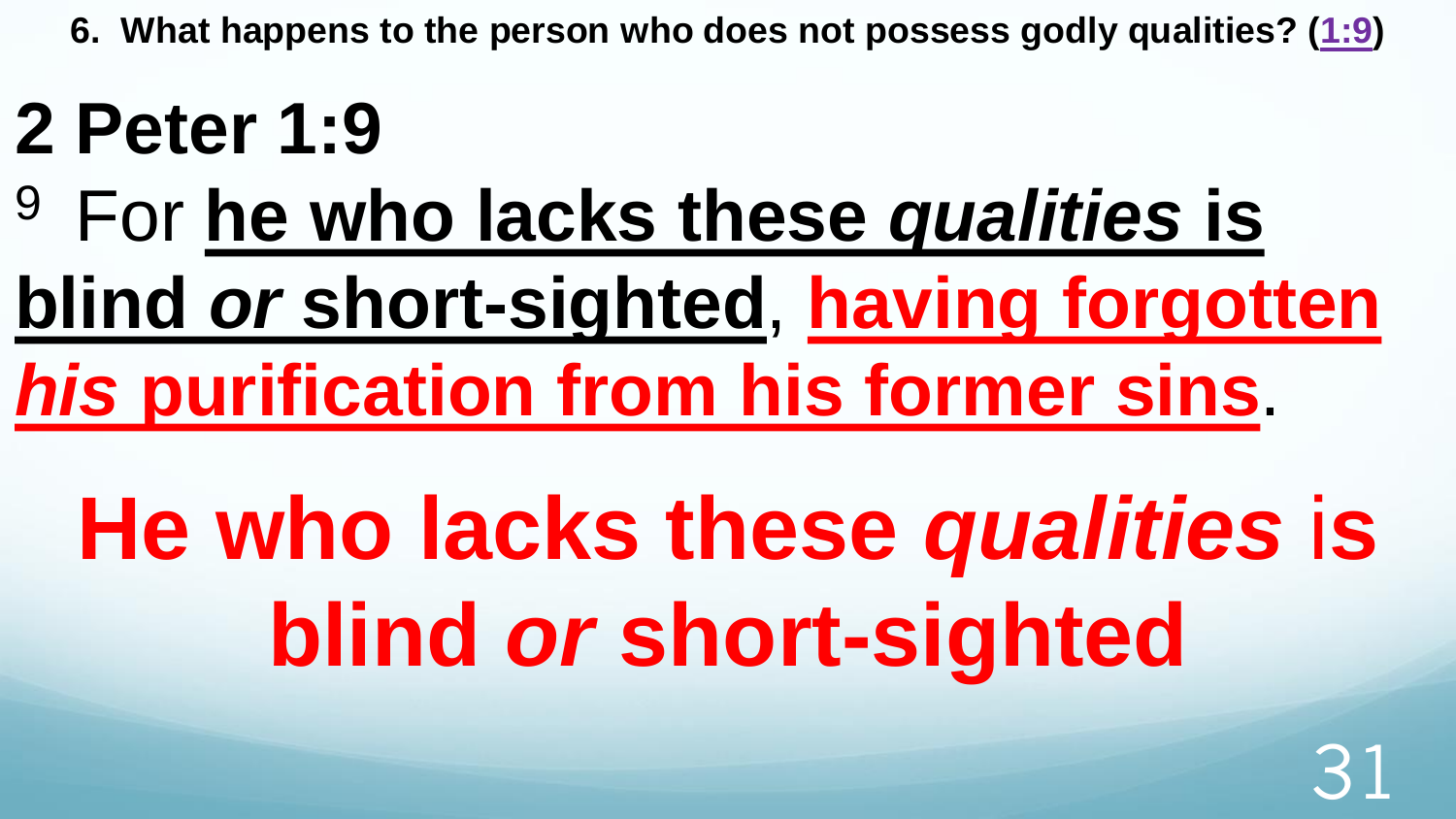**6. What happens to the person who does not possess godly qualities? ([1:9](http://www.crossbooks.com/verse.asp?ref=2Pe+1%3A9))** 

#### **Believers are not to be blind or shortsighted**

- A. They lack purpose, meaning and the significance of life
- B. We will not forget that we have been cleansed from our sins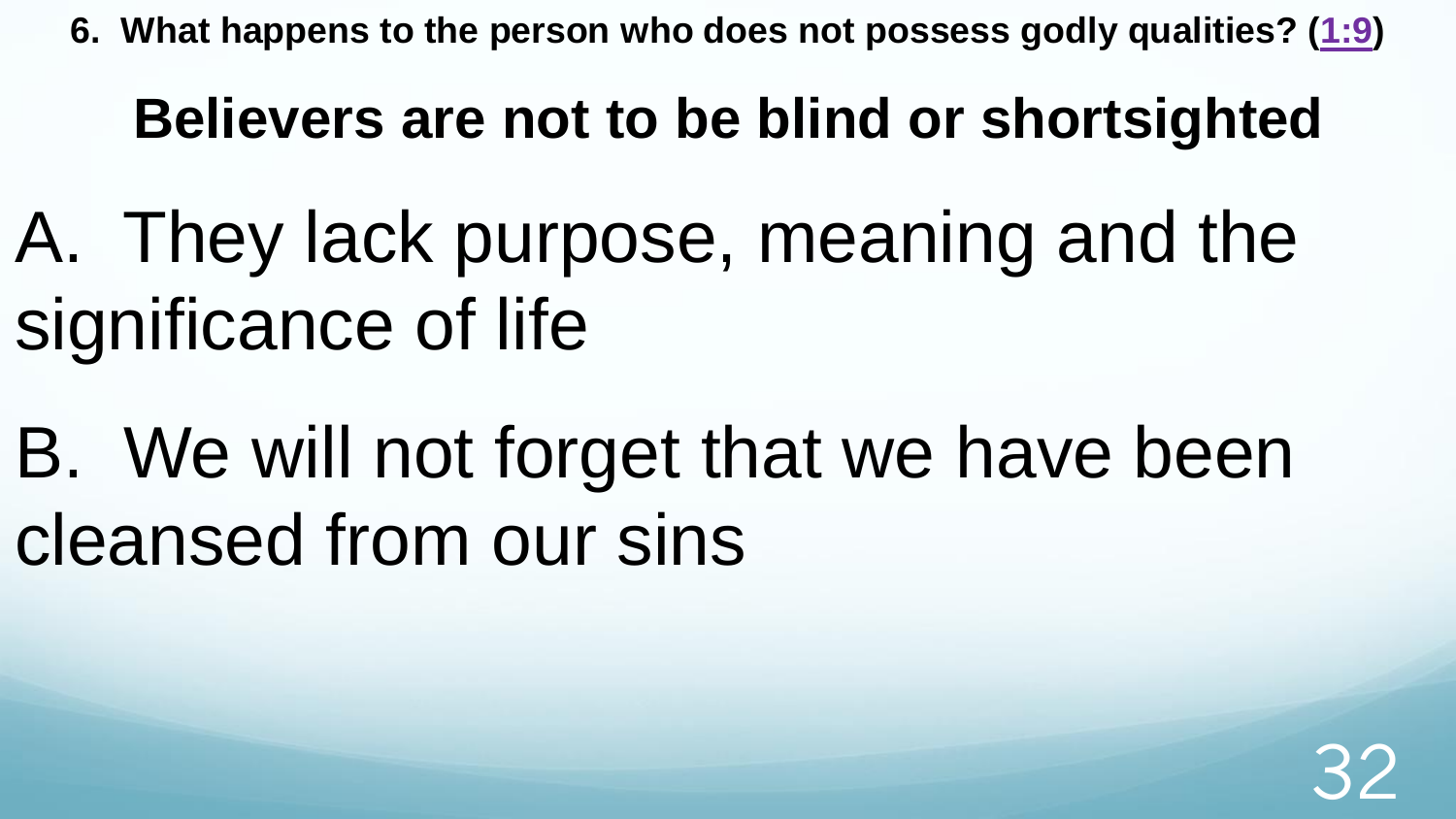**7. What did Peter want his audience to be eager to do? Why? ([1:10-11\)](http://www.crossbooks.com/verse.asp?ref=2Pe+1%3A10-11)**

### **2 Peter 1:10-11**

- <sup>10</sup> Therefore, brethren, be all the more diligent
- **to make certain about His calling and**
- **choosing you**; **for as long as you practice**
- **these things, you will never stumble;**
- **<sup>11</sup>for in this way the entrance into the**

**eternal kingdom of our Lord and Savior** 

**Jesus Christ will be abundantly supplied to** 

**you**. 33